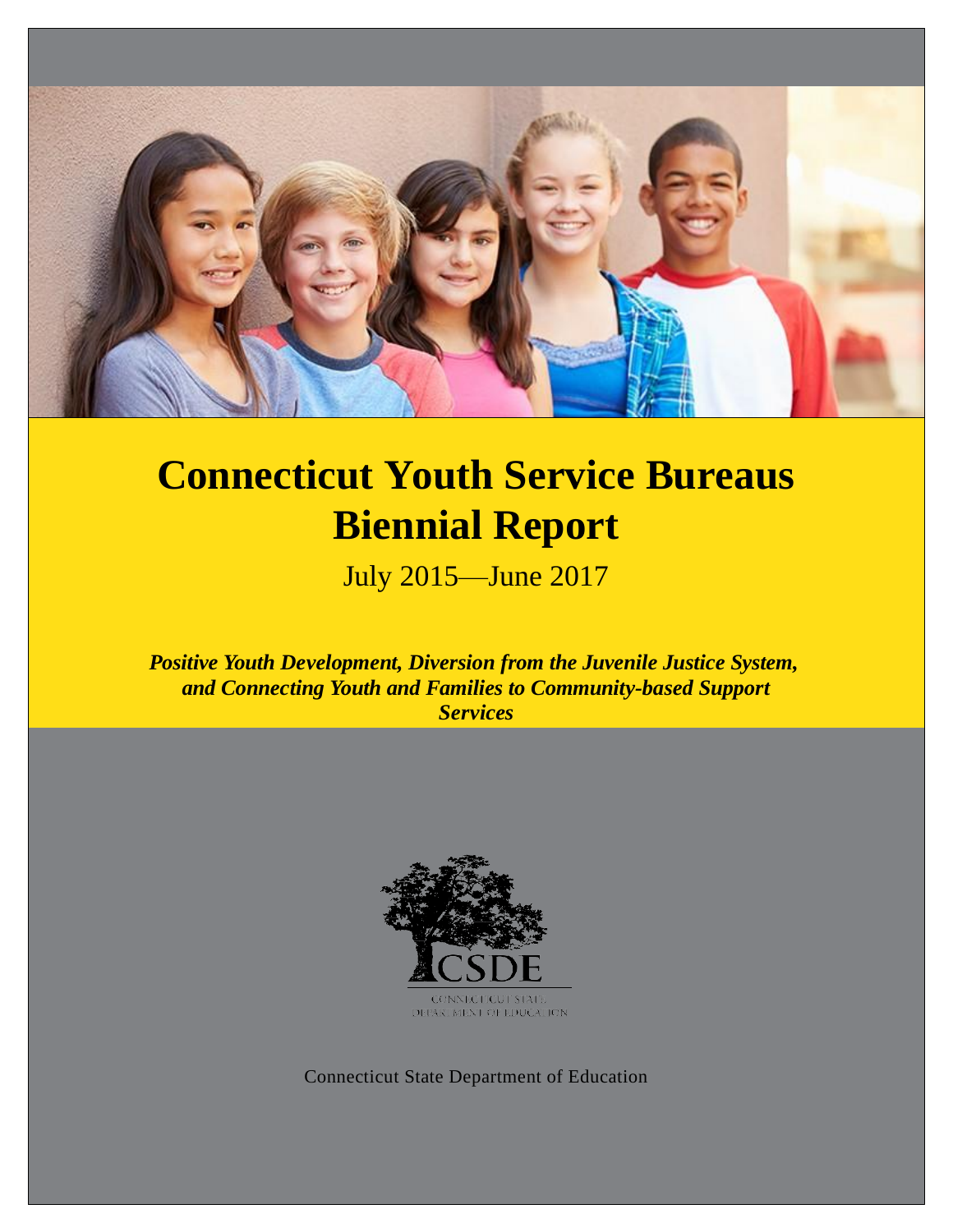## **Contents**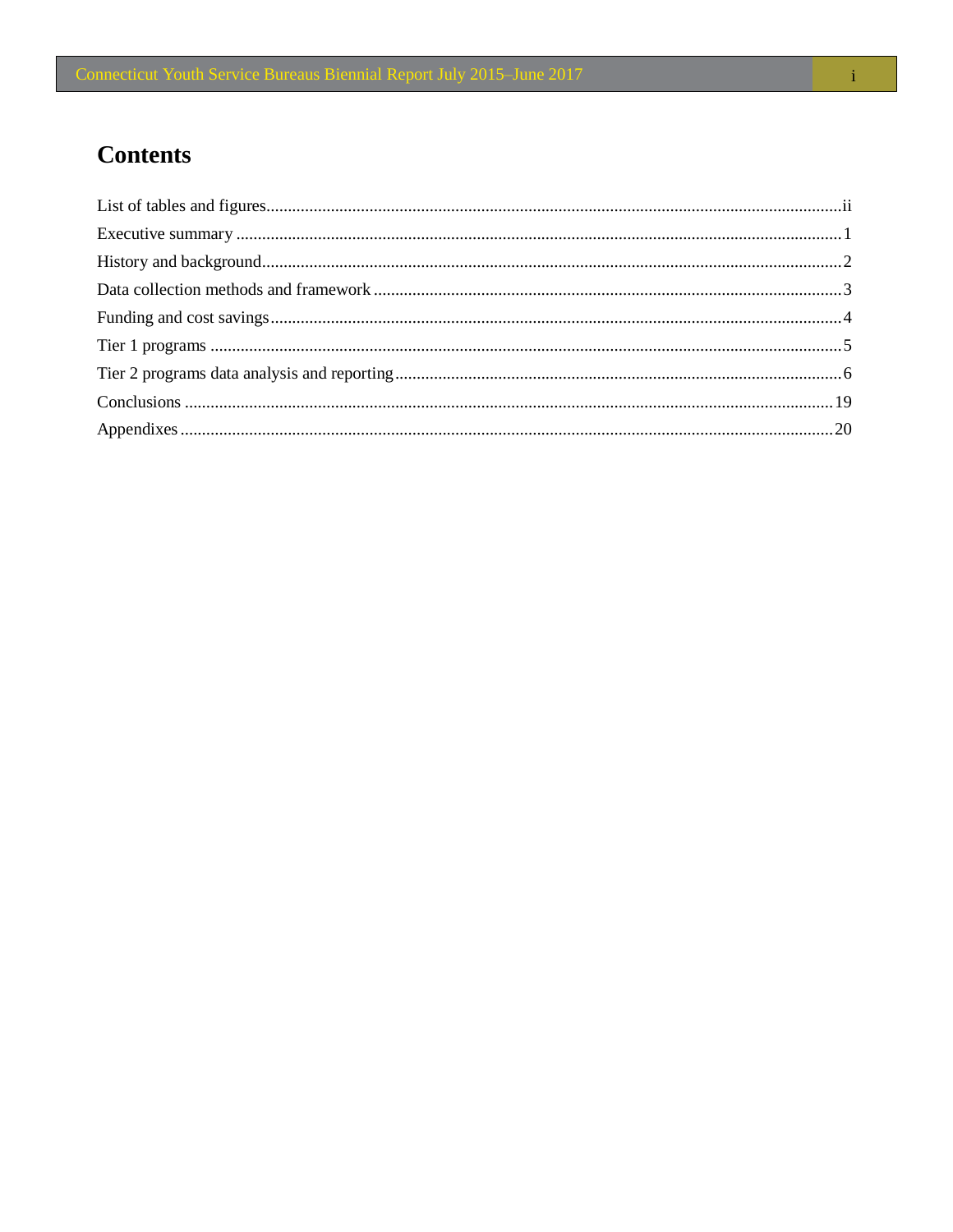## <span id="page-2-0"></span>**List of tables and figures**

#### **Tables**

| Table 6: Positive youth development customer satisfaction index for PY 2015 and PY 2016 13        |  |
|---------------------------------------------------------------------------------------------------|--|
|                                                                                                   |  |
|                                                                                                   |  |
|                                                                                                   |  |
|                                                                                                   |  |
|                                                                                                   |  |
| Table 12: Primary and secondary delinquent actions associated with the arrest and/or referral  16 |  |
|                                                                                                   |  |
|                                                                                                   |  |
|                                                                                                   |  |
|                                                                                                   |  |

### **Figures**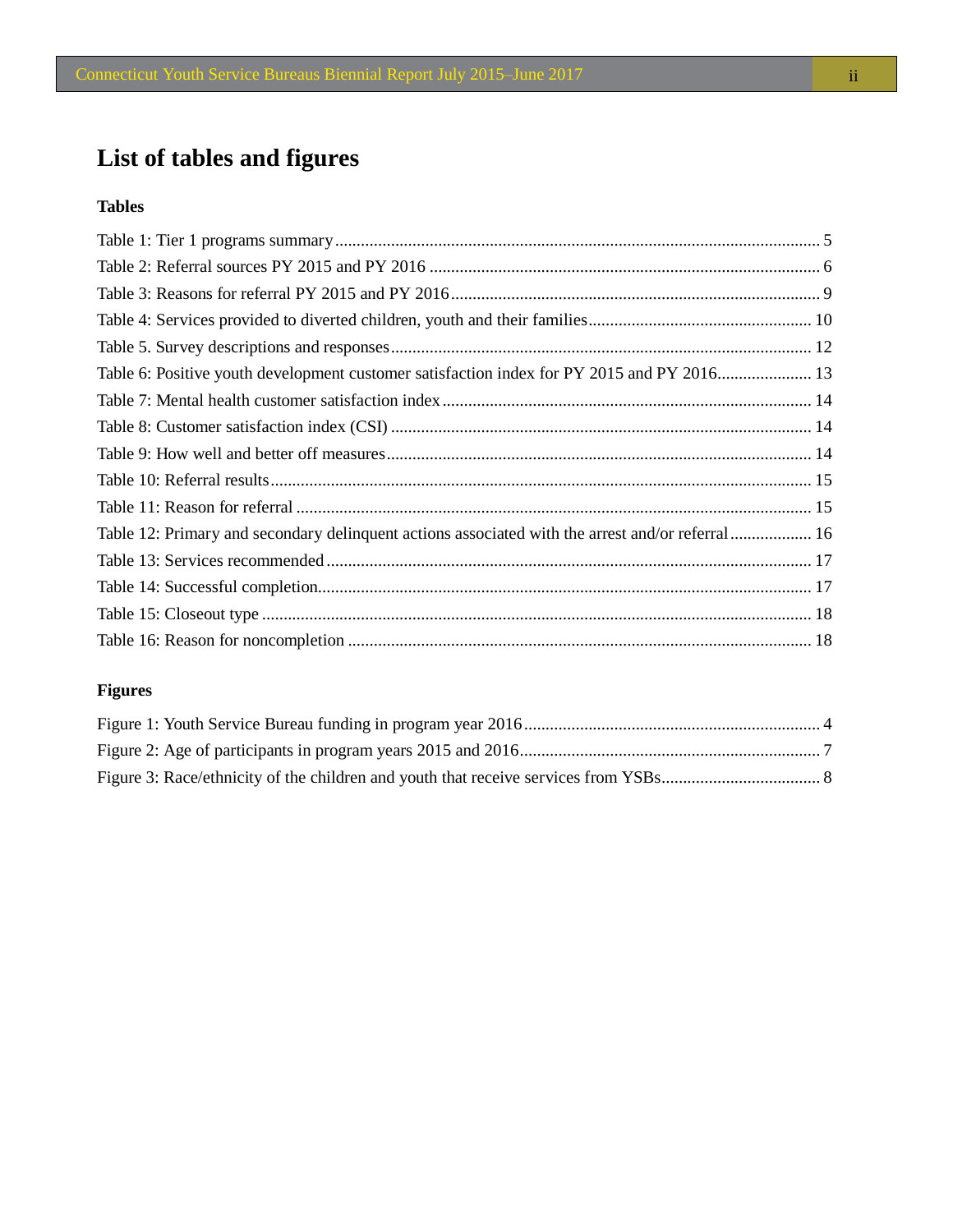## <span id="page-3-0"></span>**Executive summary**

This is the second biennial evaluation report of the Youth Service Bureaus (YSBs) of Connecticut. The funding for the YSBs has remained relatively stable as have the number of youth and families served. There are cur- rently 101 YSBs with a combined annual budget of just below \$27 million. Approximately 11 percent of that total is from the Connecticut State Department of Education (CSDE) grant and enhancement supplement. The remainder of the budget is from the matching funds required from each municipality and additional funds leveraged by the YSBs that consist of other state funds, federal funds, additional municipal funds, grants from foundations, and donations.

The YSBs conduct two levels of programming. Tier 1 programming includes short-term events (e.g., an informational session on cyber bullying) and large group events (e.g., assemblies, family days). Tier 2 programming is long-term (generally 20 hours or more) and focused on youth development. Tier 2 programming is intensive enough to have a potential impact on youth behavior and development in school and community. Much of the analysis in this report focuses on the nature, quality, and results of the Tier 2 programs.

The demographics of the youth served are largely consistent with those of program year (PY) 2015 (July 2015- June 2016) and PY2016 (July 2016-June 2017). Parents and schools represent over half the referral sources in PY 2015 and PY 2016. The age range has remained consistent with previous years' reports, with over 70 percent of the youth served being between 10 and 18 years of age.

Three surveys speak to the quality and outcomes of the programming within the YSBs: One survey is for youth participating in positive youth development programs, which is the majority of program activity (see table 4). A second survey is given to youth receiving mental health services (individual, group, and family therapy). The third survey is for those youth participating in the Juvenile Review Board (JRB) process. Participants in all three programs express a high degree of satisfaction with the programs and a strong sense that the programs are making a difference in their lives.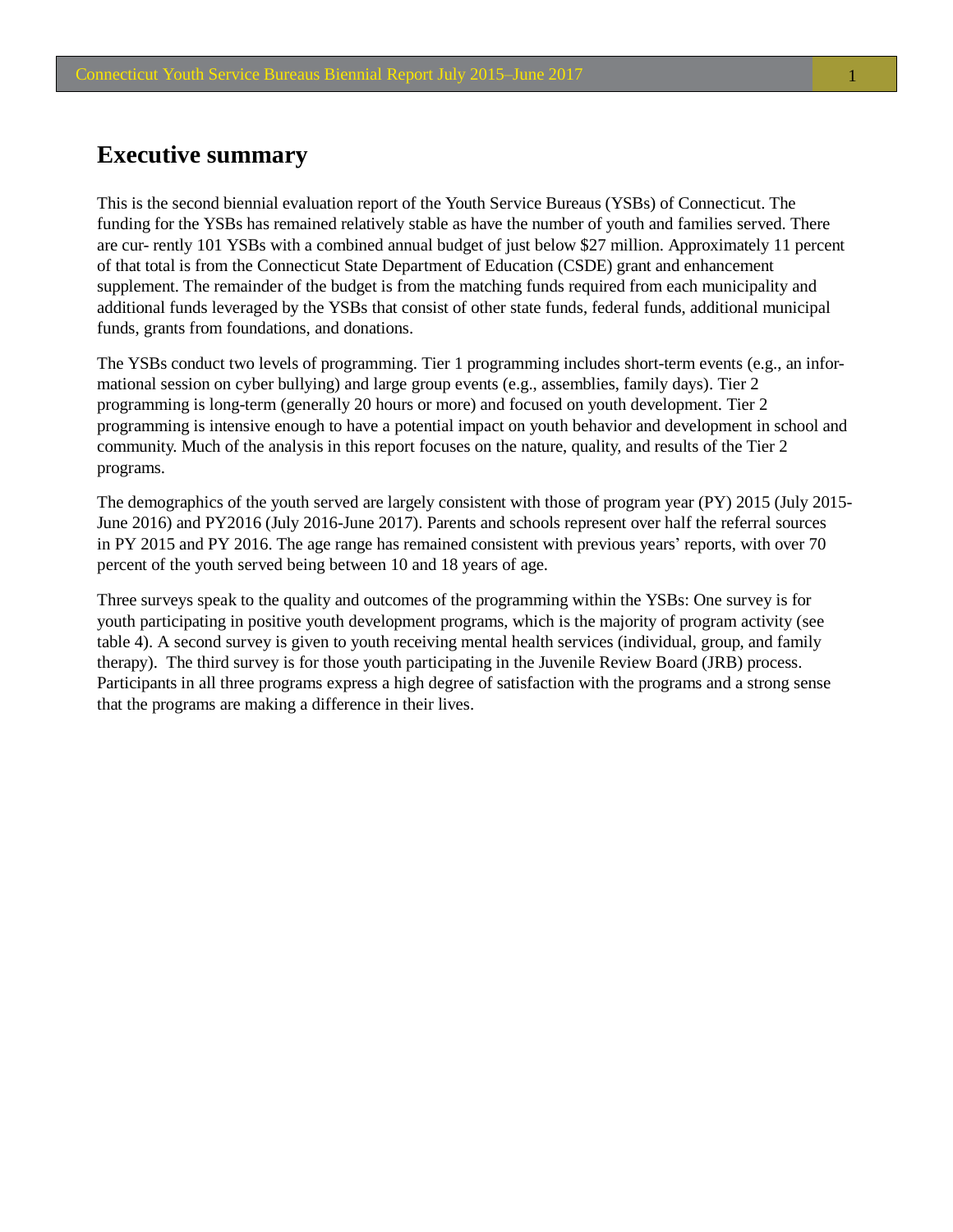## <span id="page-4-0"></span>**History and background**

In 1978, Section 10-19o of the Connecticut General Statutes established the YSBs. A YSB is defined as an agency operated directly by one or more municipalities or a private agency designated to act as an agent of one or more municipalities, for the purpose of evaluating, planning, coordinating, and implementing youth services. Services include prevention and intervention programs for delinquent and pre-delinquent youth, pregnant and parenting youth, and troubled youth (appendix A). The statute further states that YSBs shall be the coordinating unit of community-based services that provide a comprehensive delivery of prevention, intervention, treatment, and follow-up services.

YSBs offer a broader scope of services than most other youth-serving agencies. Besides providing direct services like other agencies, YSBs are responsible for assessing the needs of youth, identifying gaps in services, providing referrals, and coordinating support services for youth to fill gaps while avoiding duplication of services. Many YSBs also play a special role in working with the juvenile justice system to meet the needs of children and youth found to be delinquent by providing and/or making referrals to behavioral and mental health services.

YSBs range in size and scope, from the smallest, staffed by a single part-time employee in a municipal office, to the largest, a private, nonprofit agency that provides a wide range of services to 10 municipalities. In a few communities, volunteers provide YSB administrative functions, thereby permitting the total YSB budget to be used for direct services. YSBs in larger cities focus their activities on administrative efforts that coordinate service delivery with many public and private providers in the community that offer a wide array of youth services. The coordination of these efforts helps to limit gaps in service and identify other resource needs, thereby ensuring that the needs of youth are being adequately met.

Section 10-19o (c) of the Connecticut General Statutes requires the Commissioner of Education, to report biennially to the General Assembly on the referral or diversion of children under the age of 18 from the juvenile justice system and the court system. This report, for the period 2015-17, provides a summary of information collected and required from the YSBs that participated in the state-funded grant program managed by the CSDE. The report includes the following information: YSB funding sources; the number of children and youth referred to YSBs; youth diverted from the juvenile justice system; participants' demographic information; and types of services received, including crisis intervention, family therapy, group therapy, employment training, and positive youth development. This report provides an analysis of outcome information as part of an improved accountability system based on a results-based accountability (RBA) framework.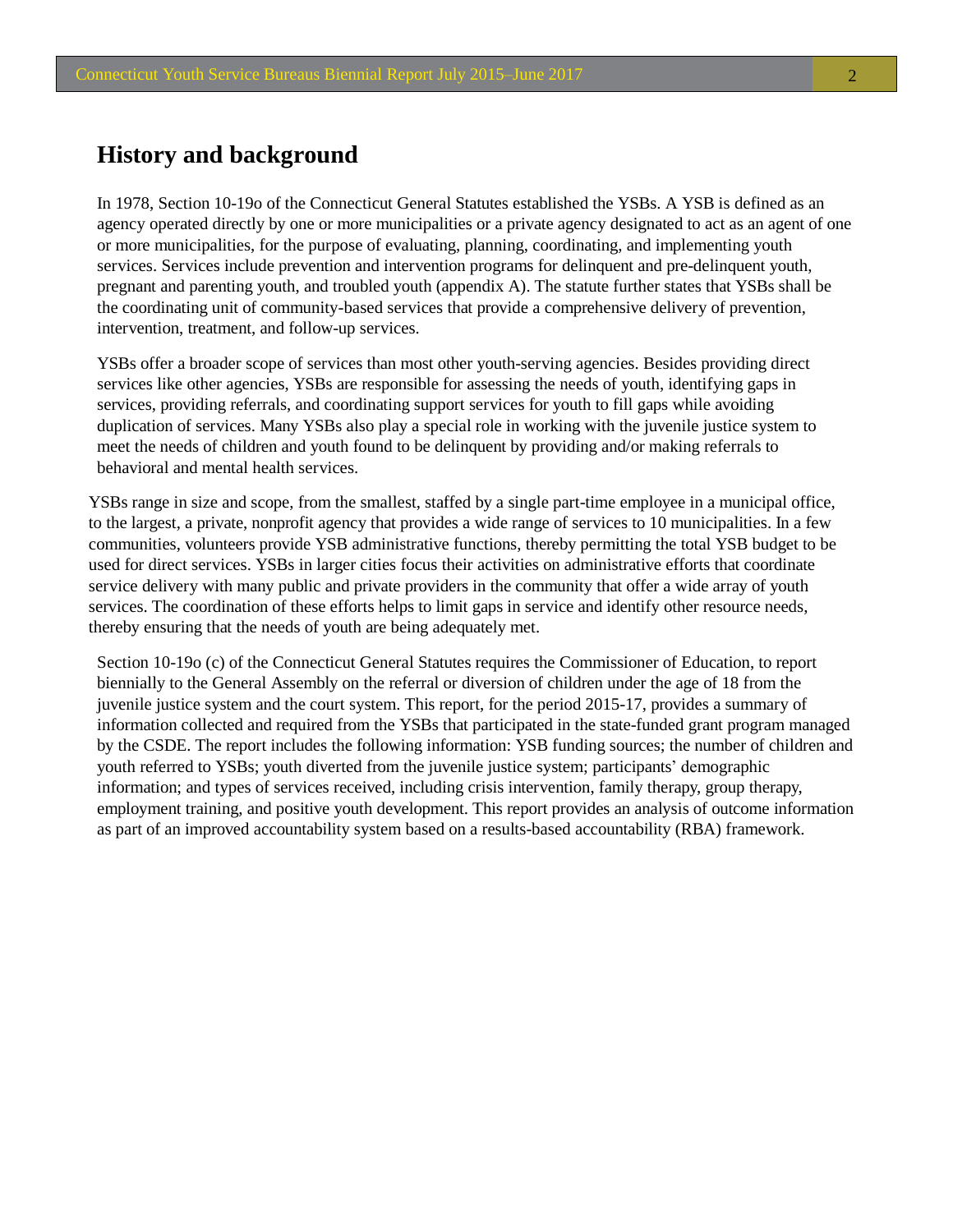## <span id="page-5-0"></span>**Data collection methods and framework**

Data from administrative databases and surveys of youth participating in a wide range of YSB services were collected throughout the year. The data in this report for PY 2015 and PY 2016 report provide important comparisons regarding the impact of Tier 1 or Tier 2 programming on participating youth.

Tier 1 information is reported to the CSDE in summary form. Tier 2 information is collected for each individual participant so that it can be matched to determine what measurable effect these programs may have on school success.**<sup>1</sup>** Tier 2 information is used to complete a report card for PY 2016.

#### **Positive youth development, client and juvenile justice surveys**

Three individual surveys for different program categories are conducted to assess Tier 2 programming effectiveness:

- 1. The **YSB Survey** is a 15-question survey that focuses on program quality and outcomes. It is designed to be answered by young people who are engaged in youth development and other afterschool programs.
- 2. The **Clinical Survey** is for youth and their families who are engaged in mental health services. The survey has seven questions developed by the University of California, San Francisco, to assess the quality of clinical services and their role in making a difference in the lives of participating youth.
- 3. The **Juvenile Review Board (JRB) Survey** is for youth who are involved in diversion, mostly through the JRB process.

All Tier 2 program participants are asked to complete the relevant surveys upon completion of their program. Responding to any or all of the surveys is voluntary.

#### **The RBA reporting framework**

The RBA framework is closely aligned with Tier 2 programs. The programs are generally longer in duration and are more intensive and intentional in their program goals than Tier 1. More importantly, Tier 2 programs are research-based and are correlated to educational and behavioral outcomes linked to a result statement. Evaluation of Tier 1 programs simply considers: "How much did we do?" Accountability for Tier 2 programs require answers to questions aligned with the RBA framework that include: "How much did we do? How well did we do it? Is anyone better off as a result?"

<sup>1.</sup> The exception to the minimum 20-hour standard is that an individual YSB may choose to shift a Tier 1 program to Tier 2 even if the program runs for less than 20 hours.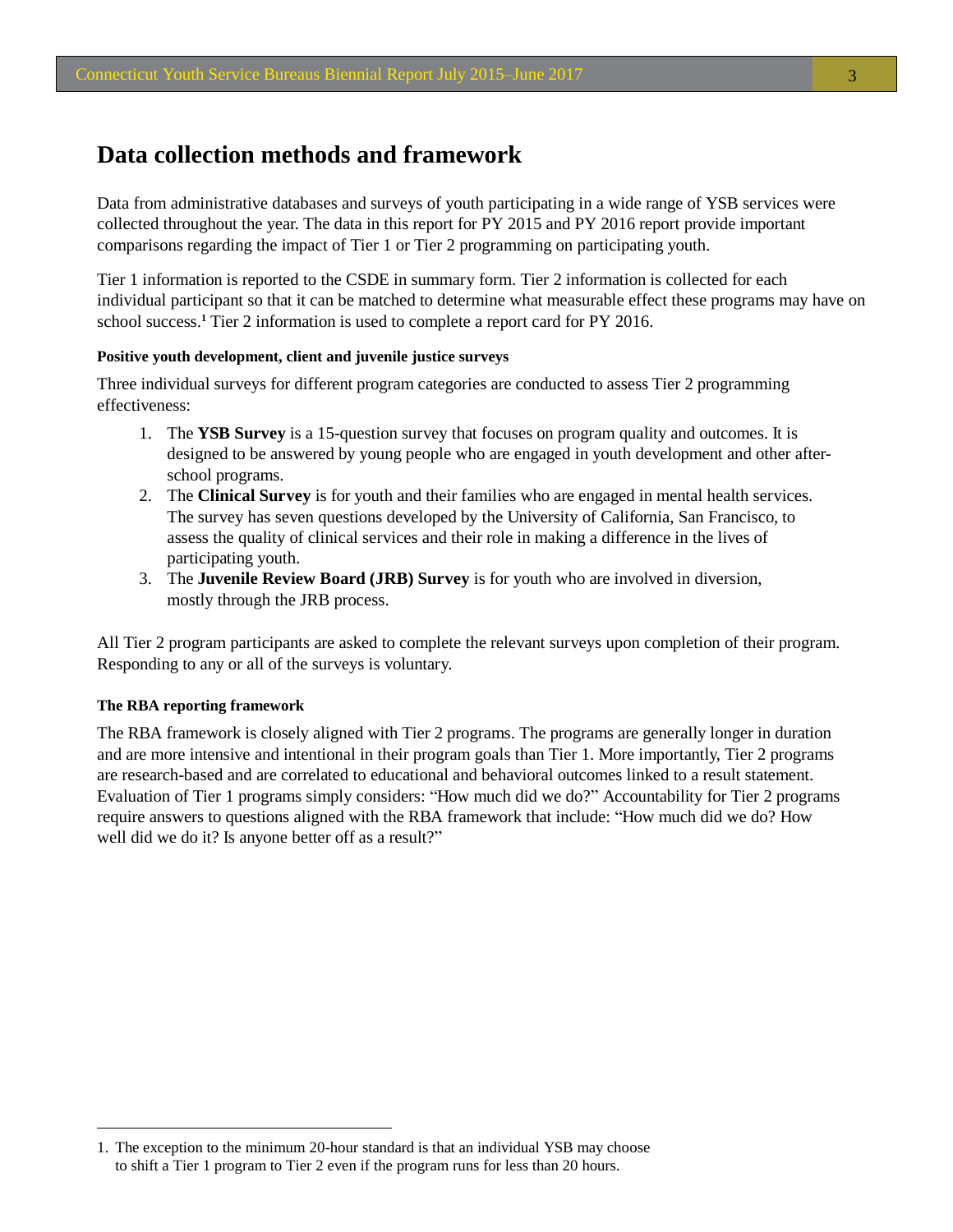## <span id="page-6-0"></span>**Funding and cost savings**

Each municipality is required to match 100 percent of the base state grant and at least 50 percent of that match must come from municipal and in-kind contributions.

In PY 2016, the most recent reporting year, the total state grant to YSBs was \$2,545,456. The supplementary state YSB Enhancement Grant, totaled \$629,450.

Total funding from all sources, identified in figure 1, was \$27,867,465.

See appendix B for additional details of funding sources for individual YSBs.



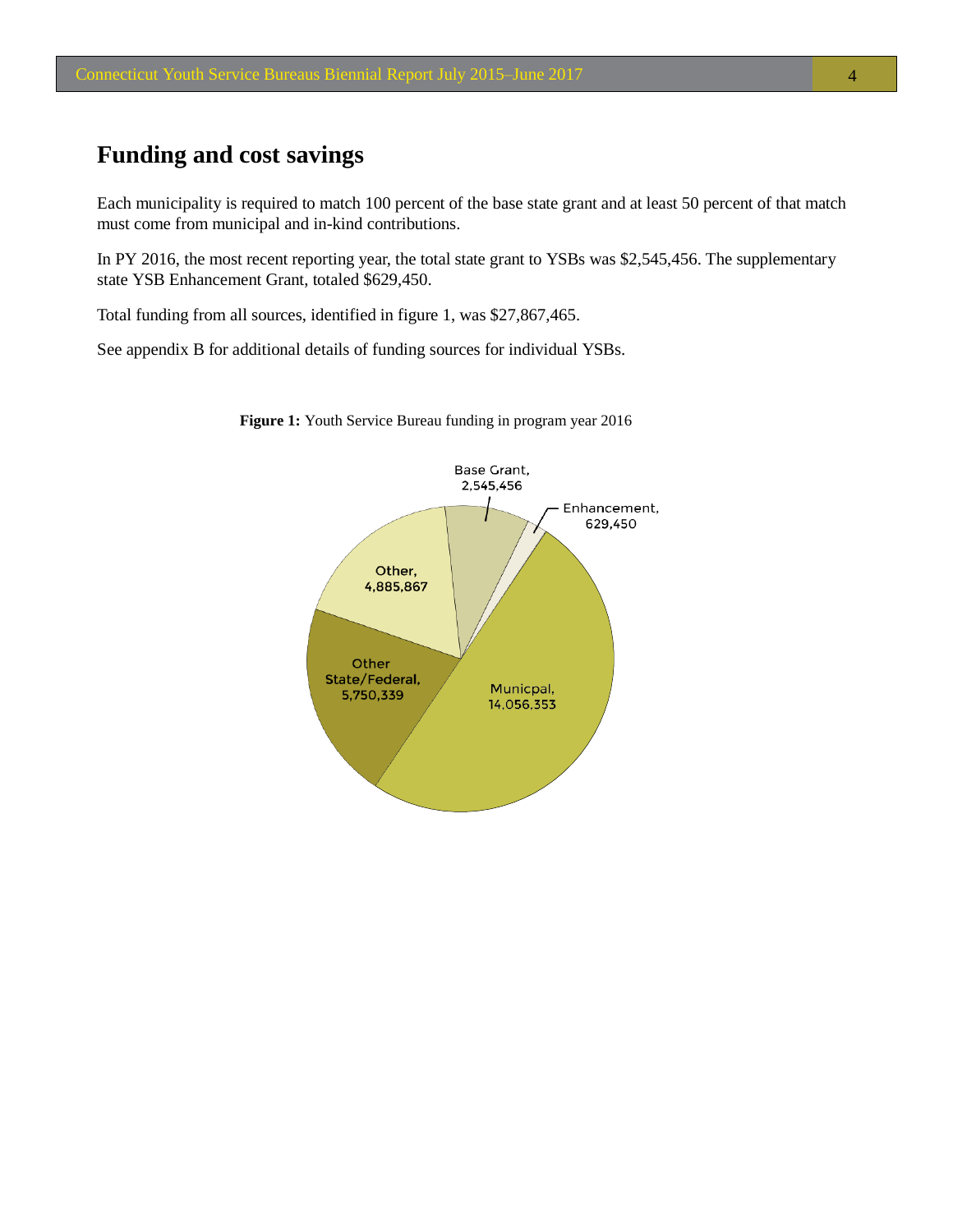## <span id="page-7-0"></span>**Tier 1 programs**

There are two categories of Tier 1 programs: Short-term/small group programs lasting less than 20 hours (e.g., short series, one-time workshops, lectures, one-day events), and large group events or series of events (i.e., large assemblies at schools, family days, or teen driver safety/drunk driving prevention events in the community).

Approximately 543,000 youth participated in over 6,000 Tier 1 programs in PY 2015 and 2016. A summary of the Tier 1 programs is provided below:

|                             |                                                                                | <b>PY 2015</b> |                                     | <b>PY 2016</b>                          |
|-----------------------------|--------------------------------------------------------------------------------|----------------|-------------------------------------|-----------------------------------------|
| <b>YSB Tier 1 Programs</b>  | <b>Number of</b><br><b>Number of</b><br><b>Participants</b><br><b>Programs</b> |                | <b>Number of</b><br><b>Programs</b> | <b>Number of</b><br><b>Participants</b> |
| <b>Small Group Programs</b> | 2,084                                                                          | 76,098         | 2,119                               | 73,352                                  |
| Large Group/One-time events | 875                                                                            | 191,257        | 941                                 | 202,366                                 |
| Total                       | 2,959                                                                          | 267,355        | 3,060                               | 275,718                                 |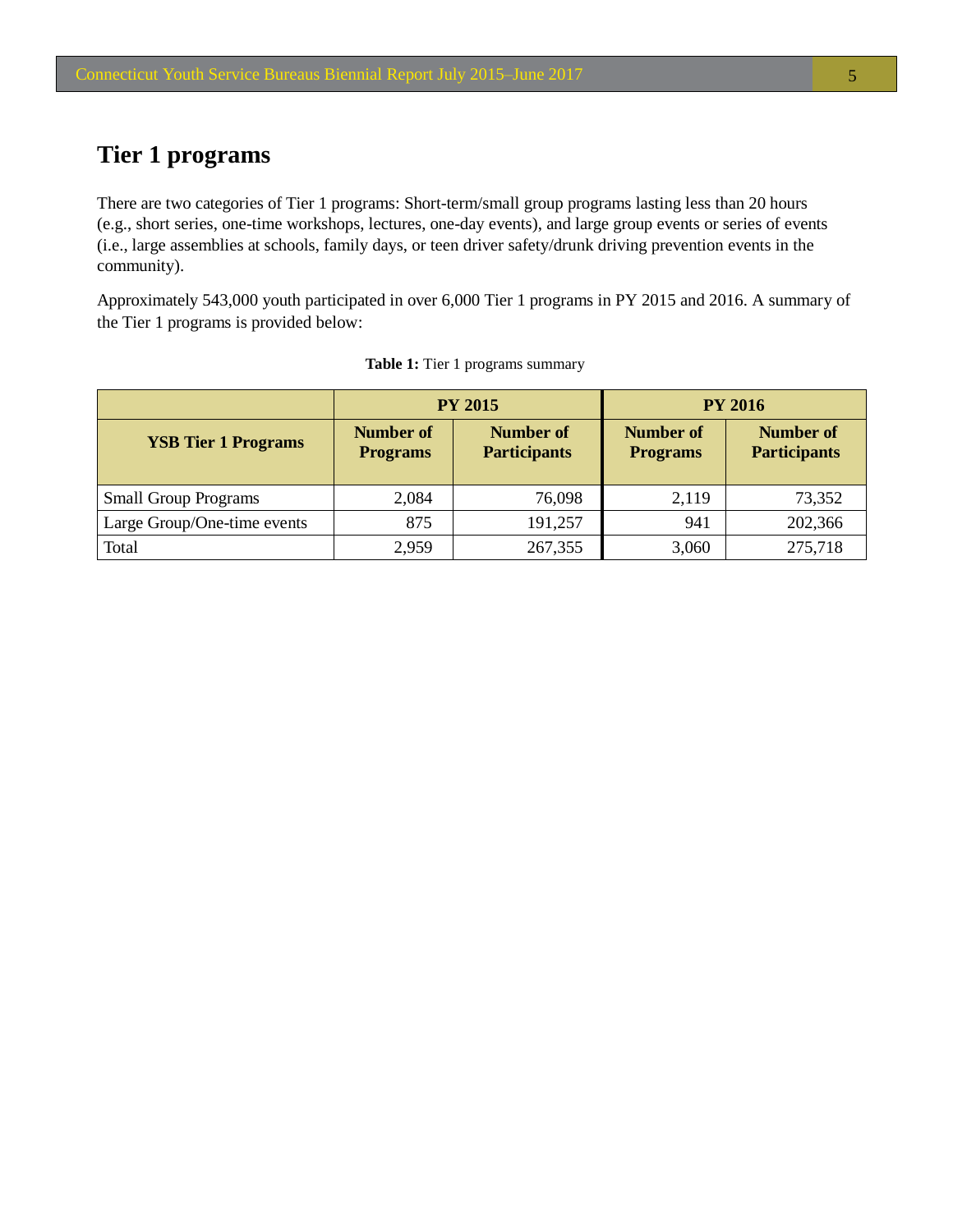## <span id="page-8-0"></span>**Tier 2 programs data analysis and reporting**

#### **A. Referrals**

YSBs receive referrals from community, regional and state service providers. Referrals are also received from parents/guardians and the youth themselves, as outlined in Table 2. The concerns presented to YSBs are complex and often require a network of services. YSBs annually track referral information that is then used to assist in developing and prioritizing programs and activities.

Table 2 shows the YSB reported breakdown of the referral sources for children and youth in PY 2015 and PY 2016. Referral information was provided for over 16,000 individuals in PY 2015 and nearly 16,000 individuals in PY 2016. Parents and guardians are the single largest referral source followed by school districts. Self-referrals, at approximately 20 percent, are the third largest referral source.

Schools use YSBs for a range of support services that assist students with behavioral health needs, social/emotional development and to prevent contact and referrals to the juvenile (criminal) justice system. Youth are diverted from juvenile justice involvement primarily through YSB collaboration with community JRBs.

|                                    | <b>PY2015</b>    |                | <b>PY2016</b>    |                |  |
|------------------------------------|------------------|----------------|------------------|----------------|--|
|                                    | <b>Frequency</b> | <b>Percent</b> | <b>Frequency</b> | <b>Percent</b> |  |
| Parent/Guardian                    | 5,175            | 31.7           | 4,481            | 29.5           |  |
| School                             | 4,062            | 24.9           | 4,352            | 28.6           |  |
| Self                               | 3,325            | 20.4           | 2,862            | 18.8           |  |
| Police                             | 706              | 4.3            | 962              | 6.3            |  |
| Other                              | 907              | 5.6            | 937              | 6.2            |  |
| Juvenile Review Board <sup>2</sup> | 236              | 1.4            |                  |                |  |
| Social Service Agency              | 197              | 1.2            | 181              | 1.2            |  |
| <b>DCF</b>                         | 130              | .8             | 160              | 1.1            |  |
| Court                              | 102              | .6             | 124              | .8             |  |
| Total                              | 14,840           | 91.0           | 14,059           | 92.5           |  |
| Missing                            | 1,470            | 9.0            | 1,142            | 7.5            |  |
| Total                              | 16,310           | 100.0          | 15,666           | 100.0          |  |

**Table 2:** Referral sources PY 2015 and PY 2016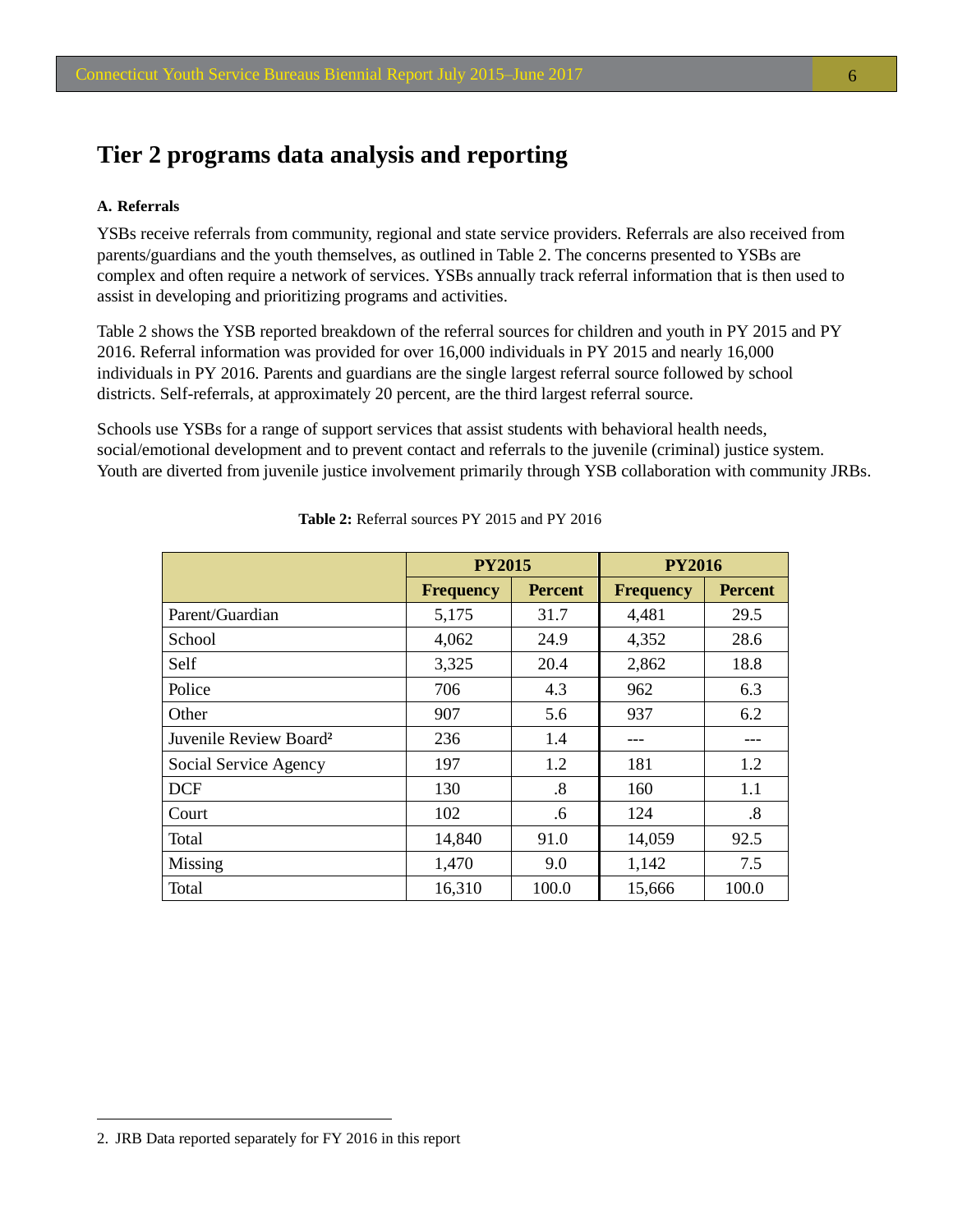#### <span id="page-9-0"></span>**B. Tier 2 participant characteristics**

YSBs provide a range of services to at-risk youth to divert them from the juvenile justice system. These include a variety of interventions that are known to help youth function more effectively in their schools and communities.

During PY2015 and PY2016, YSBs reported that about 32,000 children and youth in 132 communities were referred or diverted into Tier 2 programs.

The following charts provide details on key demographics for Tier 2 program participants.

Although there are significant variations between YSBs, the percentage of females that received services in PY 2015 and PY 2016 is slightly higher than the percentage of males served. This is similar to the gender distribution in previous reporting periods. In addition to past categories, new reporting was instituted to determine the number of transgender youth being served. In the first two years of gathering these data, 11 transgender youth were served in PY 2015 and 15 were served in PY 2016.

Figure 2 presents age groups for PY 2015 and PY 2016. The two largest groups of youth in both years are those aged 10-18, covering middle and high school years.

These two groups constitute over 70 percent of all youth receiving Tier 2 services.



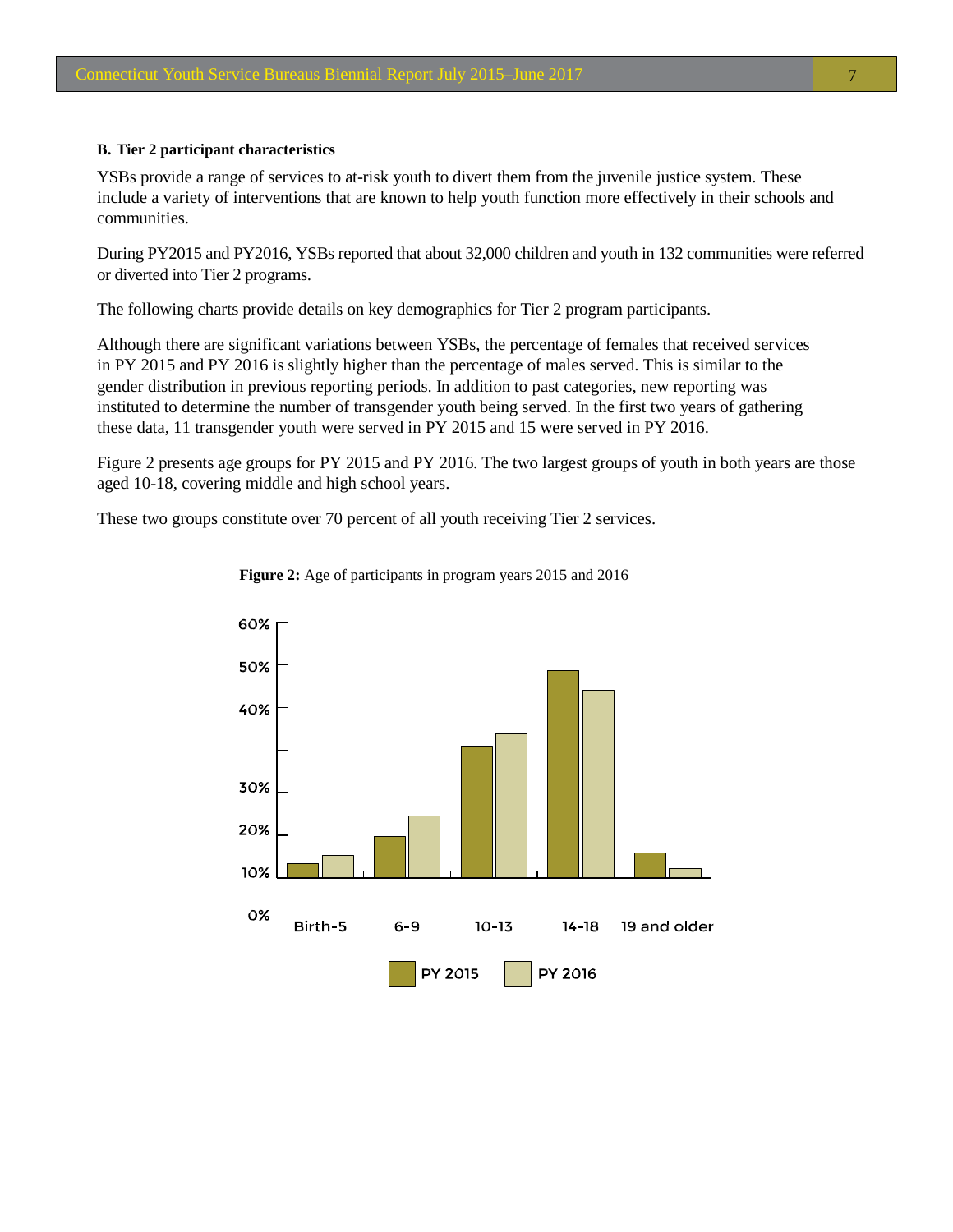<span id="page-10-0"></span>Figure 3 shows race/ethnicity of the children and youth that receive services from YSBs:



Figure 3: Race/ethnicity of the children and youth that receive services from YSBs.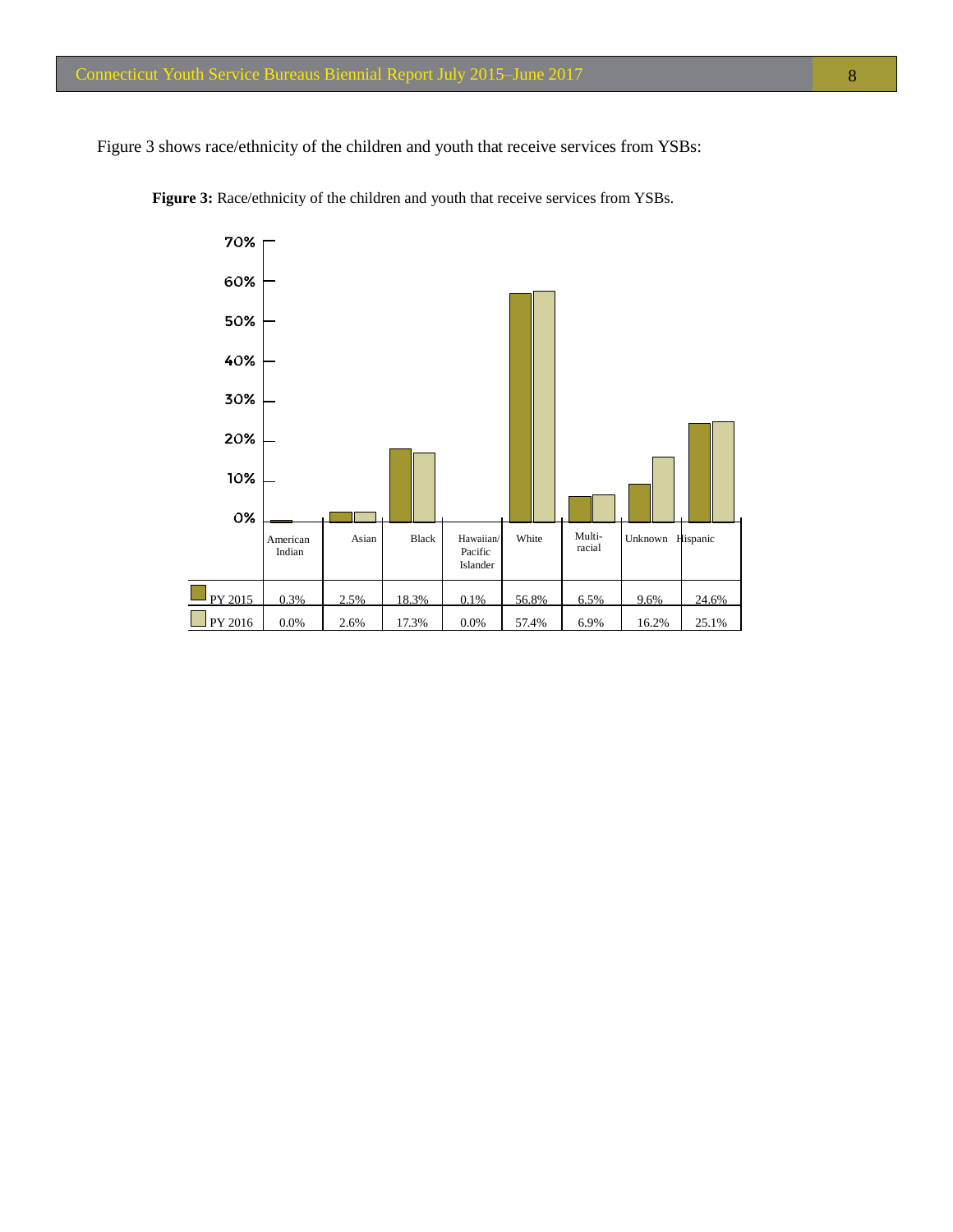#### <span id="page-11-0"></span>**C. Reasons for referral**

To better align services provided with referrals, YSBs collect information on the reasons that youth are referred. Table 3 below indicates the reported reasons why youth are referred or self-referred to YSBs. As seen below, the majority of youth report seeking services and activities to support "positive youth development". These data are used to identify and prioritize the range of services provided by individual YSBs, as listed on page 10 in section D, Services Provided.

|                               |        | <b>PY 2015</b> |       | <b>PY 2016</b> |
|-------------------------------|--------|----------------|-------|----------------|
|                               | N      | <b>Percent</b> | N     | <b>Percent</b> |
| After-school programming      | 1,934  | 7.7%           | 310   | 1.7%           |
| Beyond control                | 185    | 0.7%           | 148   | 0.8%           |
| <b>Bullying</b>               | 178    | 0.7%           | 110   | 0.6%           |
| Dating violence               | 9      | 0.0%           | 13    | 0.1%           |
| Defiance of school rules      | 419    | 1.7%           | 308   | 1.7%           |
| Delinquent behavior           | 883    | 3.5%           | 998   | 5.5%           |
| Depression                    | 733    | 2.9%           | 467   | 2.6%           |
| Employment/Training           | 186    | 0.7%           | 61    | 0.3%           |
| <b>FWSN</b>                   | 56     | 0.2%           | 63    | 0.3%           |
| Homelessness/At risk of       | 43     | 0.2%           | 81    | 0.4%           |
| Indecent/immoral conduct      | 59     | 0.2%           | 39    | 0.2%           |
| Internet related              | 42     | 0.2%           | 38    | 0.2%           |
| Non-school issues             | 942    | 3.7%           | 584   | 3.2%           |
| Other                         | 3,661  | 14.6%          | 1,327 | 7.4%           |
| Parenting/Family issues       | 2,055  | 8.1%           | 1,486 | 8.3%           |
| Physical/Sexual abuse/Neglect | 98     | 0.4%           | 45    | 0.2%           |
| Positive youth development    | 11,362 | 44.9%          | 9,862 | 54.8%          |
| Pregnancy/Teen parent         | 25     | 0.1%           | 29    | 0.2%           |
| Running away                  | 59     | 0.2%           | 27    | 0.1%           |
| School issues                 | 1,345  | 5.3%           | 995   | 5.5%           |
| School-based arrest           | 21     | 0.1%           | 23    | 0.1%           |
| Substance abuse               | 243    | 1.0%           | 3,26  | 1.8%           |
| Suicidal behavior             | 141    | 0.6%           | 94    | 0.5%           |
| Summer programs               | 442    | 1.7%           | 85    | 0.5%           |
| Truancy                       | 168    | 0.7%           | 482   | 2.7%           |

**Table 3:** Reasons for referral PY 2015 and PY 2016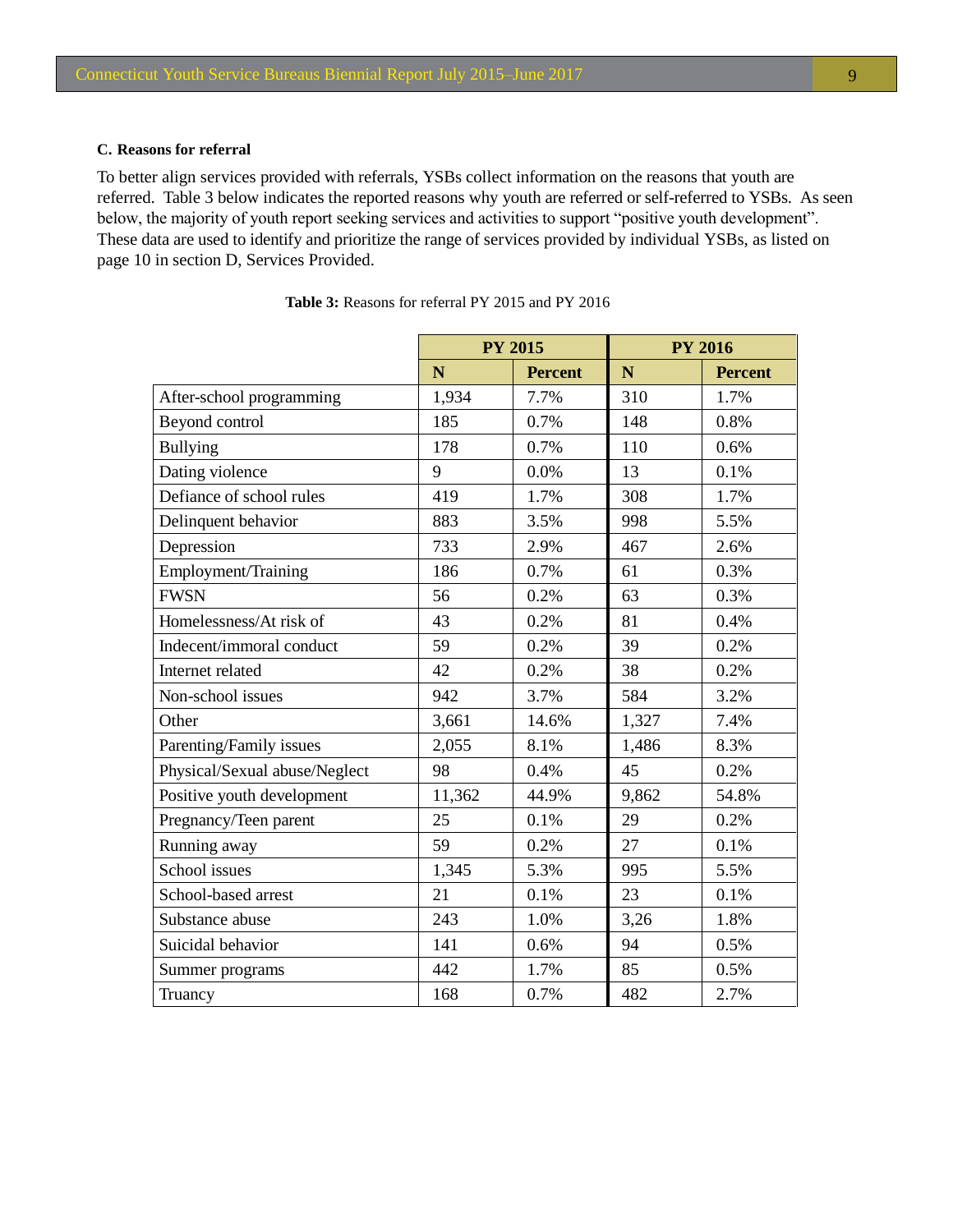#### <span id="page-12-0"></span>**D. Services provided**

Each YSB provides a range of services either directly, contractually, or by referral to other agencies. The most frequently reported services are after-school programming, mentoring, leadership development, individual family and group therapy, employment training, summer programming, life skills training, and case management.

YSBs provide mental health services to thousands of youth and families. When the YSB does not provide direct services, it will make a referral to other community organizations. Direct services may include individual counseling, group therapy and family therapy. Table 4 shows all direct services and the number of participants.

Table 4 represents the types of services provided to children, youth and their families over the past two years. YSBs' most prevalent services continue to be after-school programs and the combination of family, group and individual therapy. Additional programs involve leadership development and life skills training.

|                                            | <b>PY 2015</b> |                | <b>PY 2016</b> |                |
|--------------------------------------------|----------------|----------------|----------------|----------------|
|                                            | N              | <b>Percent</b> | N              | <b>Percent</b> |
| After-school programming                   | 2,410          | 12.0%          | 3,462          | 16.1%          |
| Case management                            | 1,446          | 7.2%           | 1,939          | 9.0%           |
| Child welfare                              | 20             | 0.1%           | 212            | 1.0%           |
| Community service                          | 1,127          | 5.6%           | 671            | 3.1%           |
| Crisis intervention                        | 454            | 2.3%           | 385            | 1.8%           |
| Detention/Suspension/Expulsion programming | 17             | 0.1%           | 14             | 0.1%           |
| Diversion                                  | 211            | 1.1%           | 344            | 1.6%           |
| Employment/Training                        | 849            | 4.2%           | 1,195          | 5.6%           |
| Family therapy                             | 1,619          | 8.1%           | 1,289          | 6.0%           |
| Group therapy                              | 660            | 3.3%           | 554            | 2.6%           |
| Individual therapy                         | 2,235          | 11.1%          | 2,069          | 9.6%           |
| Juvenile review board                      | 780            | 3.9%           | 1,057          | 4.9%           |
| Leadership development                     | 1,774          | 8.8%           | 1,661          | 7.7%           |
| Life skills training                       | 1,754          | 8.7%           | 1,161          | 5.4%           |
| Mentoring                                  | 861            | 4.3%           | 1,516          | 7.0%           |
| Other                                      | 1,813          | 9.0%           | 1,283          | 6.0%           |
| Service learning                           | 693            | 3.5%           | 322            | 1.5%           |
| Summer programs                            | 1,234          | 6.2%           | 2,242          | 10.4%          |
| Teen pregnancy prevention                  | 91             | 0.5%           | 58             | 0.3%           |
| Total                                      | 20,048         | 100.0%         | 21,508         | 100.0%         |

**Table 4:** Services provided to diverted children, youth and their families

The types of services provided to children, youth and their families are consistent with the CSDE's initiatives to promote extended learning opportunities and support for students and their families. These opportunities provide support and activities that help children and youth to further develop social and emotional skills.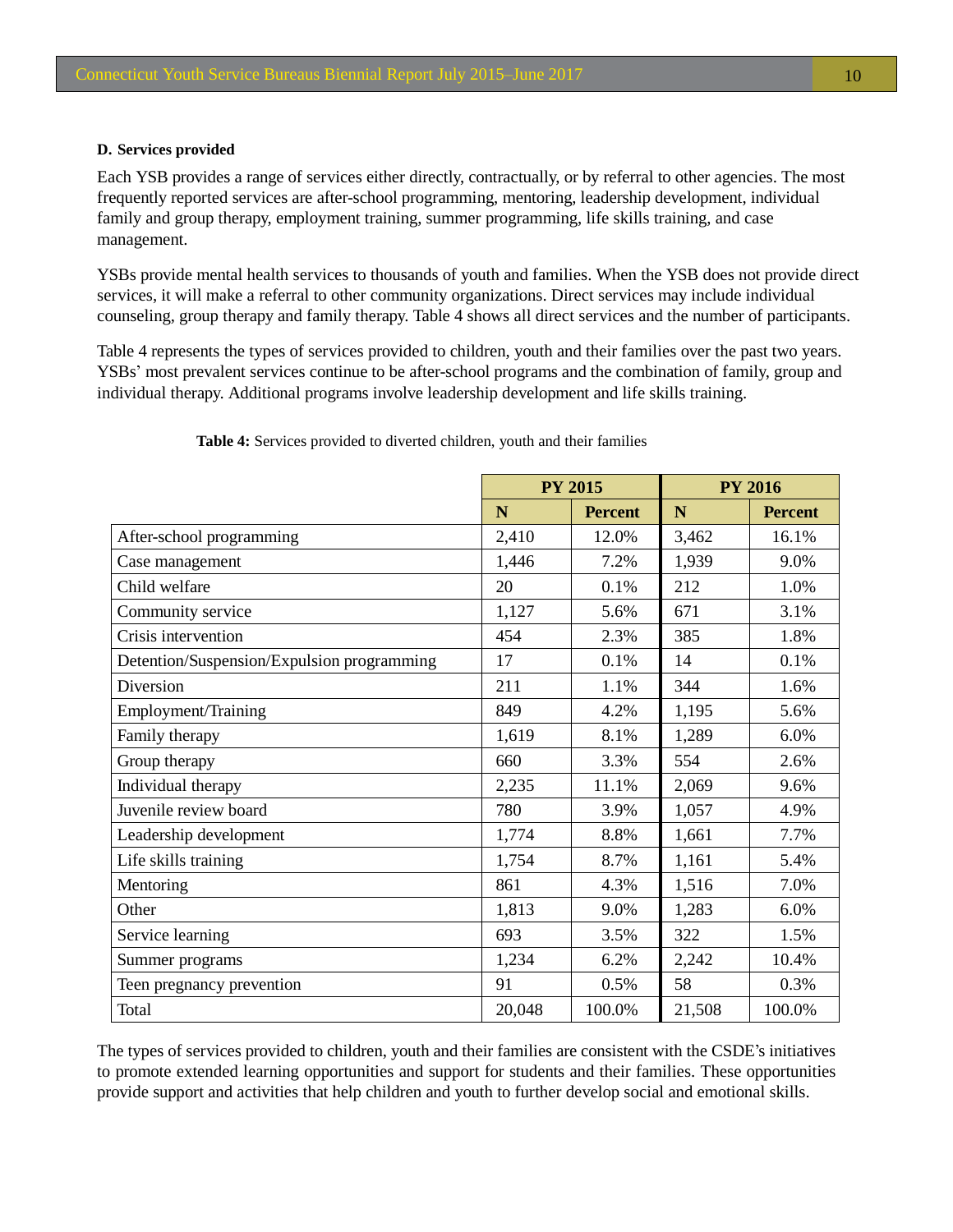#### **E. Educational outcomes and survey data**

As identified in Section III, the primary sources for assessing outcomes are the three surveys assessing the areas of positive youth development, mental health services and juvenile justice system diversion. Each of the surveys are designed to address the three key questions associated with the RBA framework:

- 1. How much did we do (program implementation)?
- 2. How well we do it (program quality)?
- 3. Is anyone better off as a result (program outcomes)?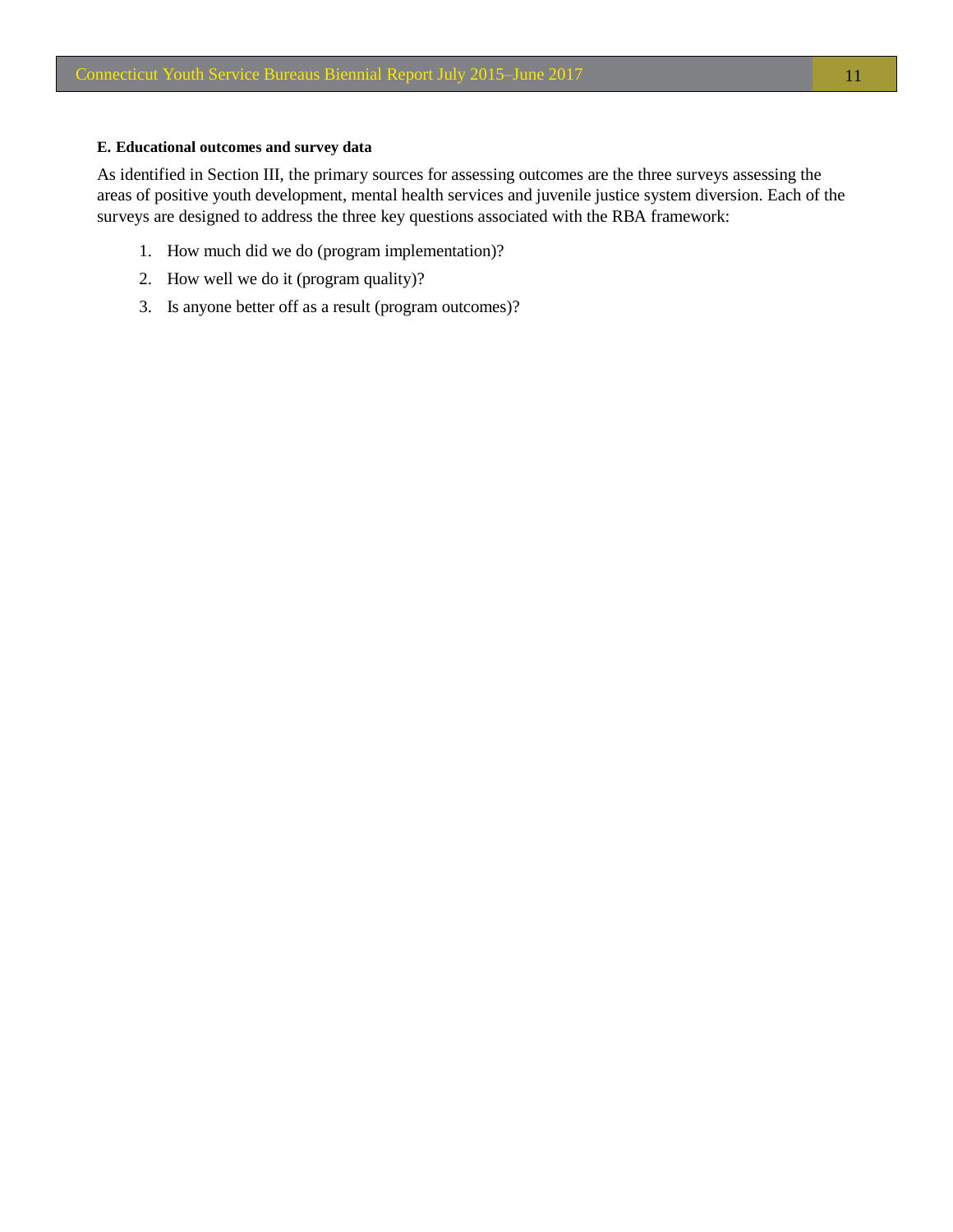<span id="page-14-0"></span>**Table 5.** Survey descriptions and responses

| <b>Survey</b>                                   | <b>Number and type of questions</b>                                                                                            | <b>Number completed</b> |
|-------------------------------------------------|--------------------------------------------------------------------------------------------------------------------------------|-------------------------|
| The YSB Survey                                  | 15 fixed response questions assessing<br>overall satisfaction, program quality,<br>and self-reported outcomes                  | 10,055                  |
| The Clinical Survey<br>(mental health services) | 7 fixed response questions assessing the<br>quality of the clinical experience and<br>the perceived impact on the youth's life | 1,297                   |
| Juvenile Review Board Survey                    | 7 fixed response questions assessing<br>quality of services received and perceived<br>value to the youth's life                | 602                     |
| Total                                           |                                                                                                                                | 11.954                  |

**YSB (Positive Youth Development) survey.** The major participant questionnaire measures program quality and the outcomes anticipated from the various after-school programs. Over 10,000 questionnaires were completed.

The YSB Participant Survey has 15 questions. The first three questions make up the Customer Satisfaction Index. The next 12 questions assess the quality of the program. The last questions are open-ended, allowing the program participants to assess the program in their own words.

The after-school and positive youth development programs survey contains 15 statements. The survey uses a 5-point Likert scale where "1" equals strongly disagrees and "5" equals strongly agrees. A midpoint of 3 indicates that the respondent was neutral, neither agreeing nor disagreeing with the statement. The first three questions make up the overall satisfaction scale, questions 4-10 are questions that assess various qualities associated with "how well" the program is run, and questions 11-15 are questions that assess the outcomes youth experienced.

Below are the 15 items that participants will be asked to rate on a 1-5 scale:

- 1. The program was a great experience.
- 2. The program was better than expected.
- 3. Compared to similar programs, this one is best.
- 4. The staff explained what I needed to do while in the program.
- 5. The staff told me everything I needed to know about how the program worked.
- 6. The staff understood my needs and interests.
- 7. I felt safe in the program.
- 8. I have been active in deciding what would happen during the program.
- 9. I got the help I needed (e.g., transportation) to be in the program.
- 10. I trust the staff I know in the program.
- 11. I gained new skills and knowledge while in the program.
- 12. I learned more about myself while in the program.
- 13. I can use what I have learned in the program.
- 14. I am more confident since being in the program.
- 15. I feel better about myself since being in the program.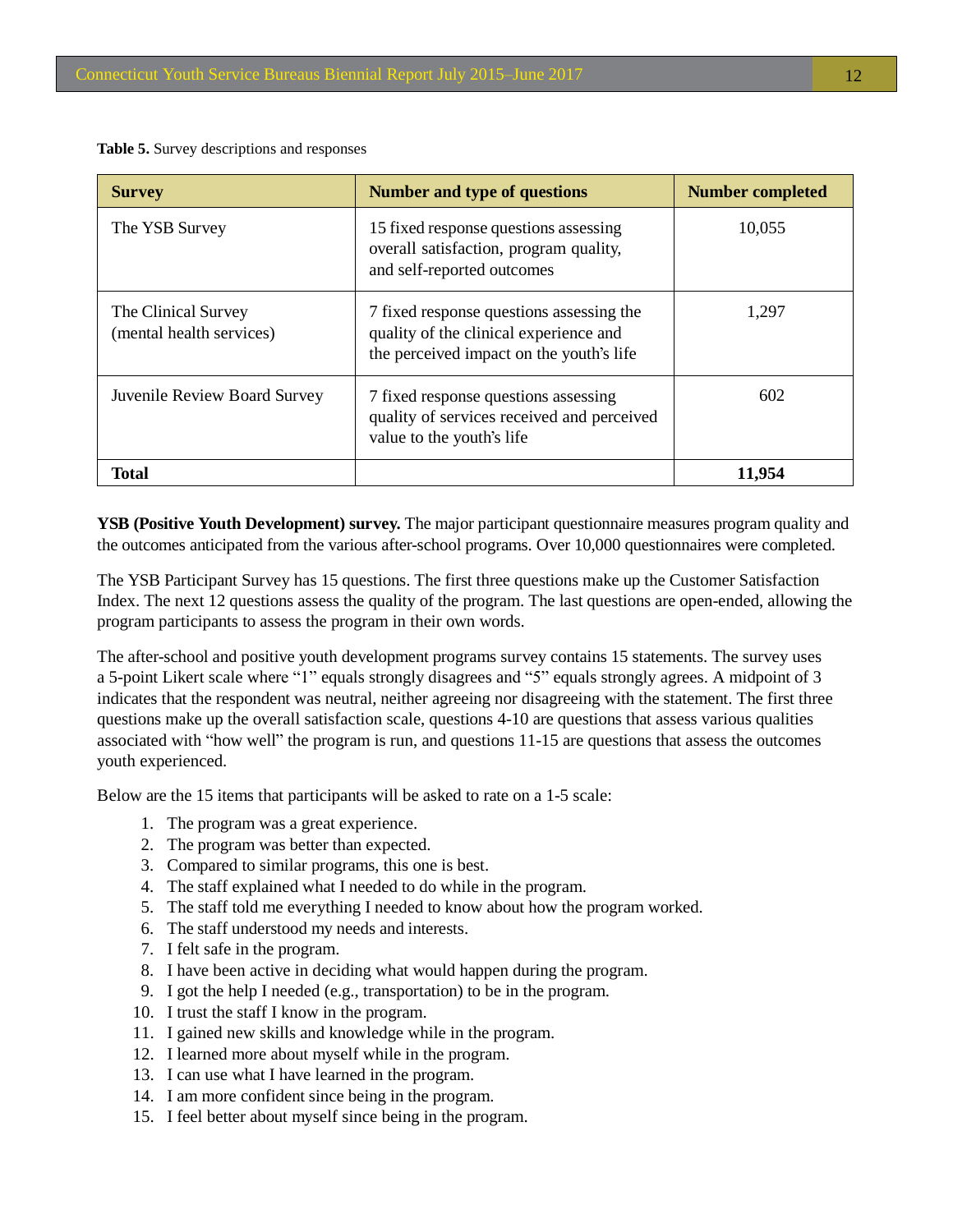<span id="page-15-0"></span>Overall satisfaction is an index created by taking an average of the scores from the first three statements and transforming the resulting average from a 1-5 scale to a 0-100 scale. The 0-100 scale allows for a grade-based interpretation of the scores (e.g., a 75 equates to a grade of C, an 85 to B, a 90 to A-, etc.).

The overall statewide CSI (customer satisfaction index) for PY 2015 and PY 2016 was 86.7, an increase of three points from PY 2013 and PY 2014. The 3-point increase is statistically significant and indicates greater satisfaction with YSB Tier 2 programs.

| <b>Question</b>                                               | <b>Count</b> | <b>Average Score</b> |
|---------------------------------------------------------------|--------------|----------------------|
| <b>Questions 1-3 (Customer Satisfaction Index)</b>            | 6,884        | 86.7                 |
| <b>Highest</b>                                                |              |                      |
| I felt safe in the program.                                   | 6,746        | 91.9                 |
| The staff explained what I needed to do while in the program. | 6,720        | 90.4                 |
| I trust the staff I know in the program.                      | 6,706        | 91.4                 |
| Lowest                                                        |              |                      |
| I learned more about myself while in the program.             | 6,536        | 80.0                 |
| I can use what I have learned in the program.                 | 6,708        | 87.8                 |
| I feel better about myself since being in the program.        | 6,532        | 82.4                 |

**Table 6:** Positive youth development customer satisfaction index for PY 2015 and PY 2016

#### **Clinical survey for mental health services**

The clinical survey contains seven questions with a 4-point Likert scale. The items and scale were modeled on a questionnaire originally developed by researchers at the University of California, San Francisco. **<sup>3</sup>** The first three questions make up the CSI. Questions 4-6 assess key program qualities. Question 7 speaks to the key outcome, whether the youth is better off.

The questions include:

- 1. How would you rate the quality of service you have received?
- 2. Overall, how satisfied are you with the services you have received?
- 3. If you were to seek help again, would you come back to our program?
- 4. How satisfied are you with the amount of help you have received?
- 5. Have the services you received helped you to deal more effectively with your problems?
- 6. Did you feel understood by your counselor?
- 7. Did the services make a difference in your life?

<sup>3.</sup> Stuntzner-Gibson, D., Koren, P.E., & DeChillo, N. (1995). The Youth Satisfaction Questionnaire (YSQ): What kids think of services. *Families in Society,* 76, 616-624.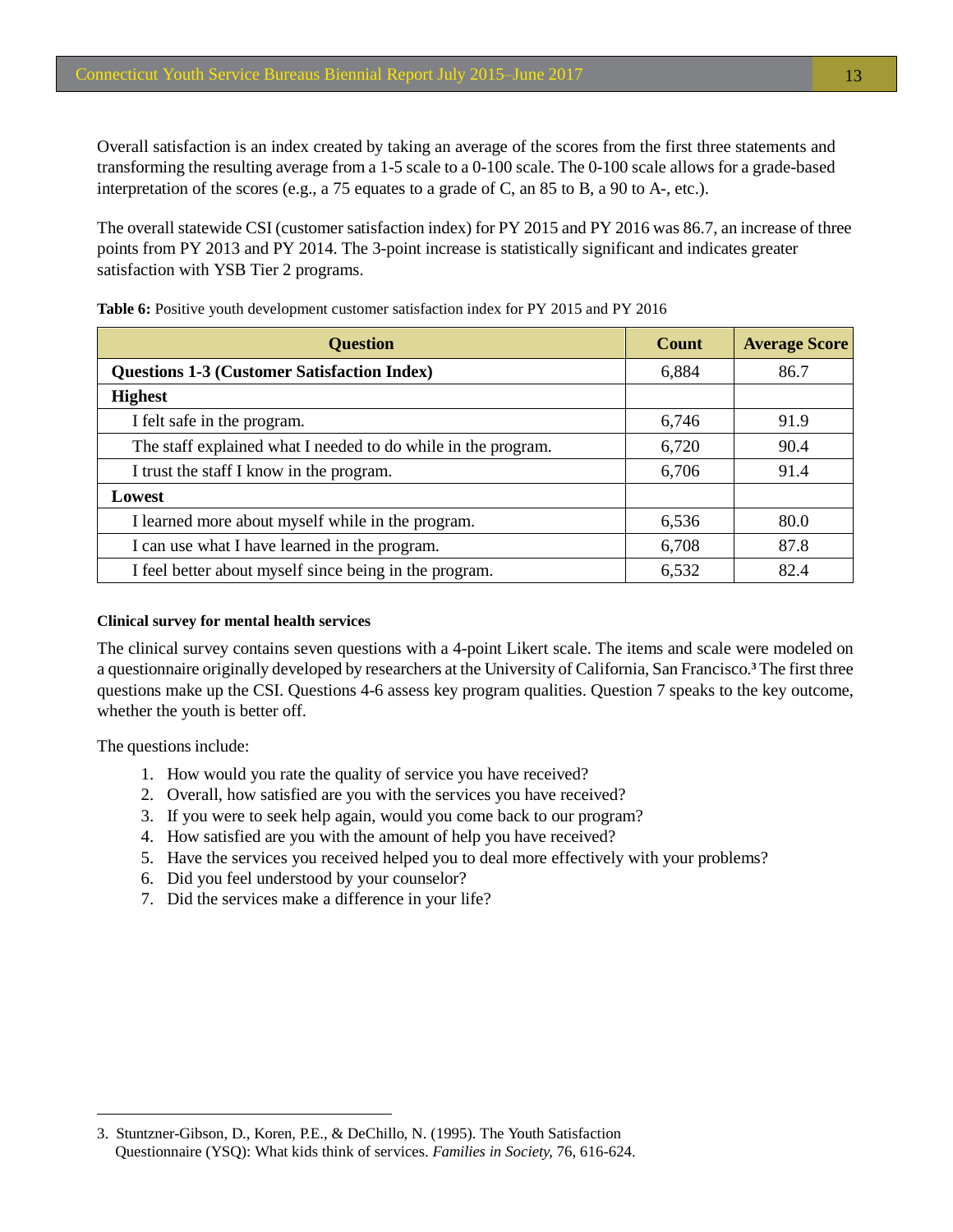<span id="page-16-0"></span>Of over 600 respondents, 59 percent were in individual therapy, 18.5 percent in family therapy, and 22.4 percent in group therapy. This represents a shift from the last two-year report, where less than 50 percent of youth were in individual therapy. There was no significant difference in overall satisfaction scores among those in the three types of therapy.

**Table 7:** Mental health customer satisfaction index

| <b>Question</b>                                     | <b>Count</b> | <b>Average Score</b> |
|-----------------------------------------------------|--------------|----------------------|
| <b>Questions 1-3 (satisfaction index)</b>           | 619          | 90.0                 |
| <b>Highest</b>                                      |              |                      |
| 6. Did you feel understood by your counselor?       | 600          | 92.5                 |
| Lowest                                              |              |                      |
| 7. Did the services make a difference in your life? | 597          | 82.5                 |

#### **Juvenile Review Board (JRB) survey**

The third survey was designed for those youth that participated in diversion activities through the Juvenile Review Board (JRB). The JRB survey contains 13 questions: 1-3 compose the index, 4-11 are the how well and better off measures for the program, and 12 and 13 are open-ended questions. There were eight fixed response questions on the survey. The first three questions are combined to create an index that is numerically converted to a 0-100 scale. Questions 4 through 6 address overall JRB as administration. Question 7 through 11 assess whether the youth believes they are better off because of the JRB process. The survey was completed by 306 youth in FY 2016.

Table 8 indicates the total average satisfaction of youth participating in the JRB process:

**Table 8:** Customer satisfaction index (CSI)

|             | Count | Mean  | <b>Minimum</b> | <b>Maximum</b> |
|-------------|-------|-------|----------------|----------------|
| וסי<br>لائب | 303   | ے ۔ د |                | 100            |

Table 9 shows the level of agreement with each of the statements, converted to a 0-100 scale:

**Table 9:** How well and better off measures

|                                                                                                     | <b>Count</b> | <b>Mean</b> | <b>Minimum</b> | <b>Maximum</b> |
|-----------------------------------------------------------------------------------------------------|--------------|-------------|----------------|----------------|
| I feel that they listened to me.                                                                    | 306          | 84.9        | 0              | 100            |
| They helped me understand how the JRB worked.                                                       | 306          | 86.8        | $\Omega$       | 100            |
| The services I received were the right ones for me.                                                 | 306          | 83.8        | $\Omega$       | 100            |
| I learned a lot from this experience.                                                               | 306          | 86.1        | $\Omega$       | 100            |
| I am better off as a result of the JRB process.                                                     | 306          | 83.5        | $\Omega$       | 100            |
| As a result of this process, I am better able to handle<br>things at home.                          | 306          | 77.7        | $\Omega$       | 100            |
| As a result of this process, I am better able to handle<br>things at school.                        | 306          | 79.7        | $\Omega$       | 100            |
| As a result of this process, I am better able to handle<br>things in my neighborhood and community. | 306          | 81.2        | $\Omega$       | 100            |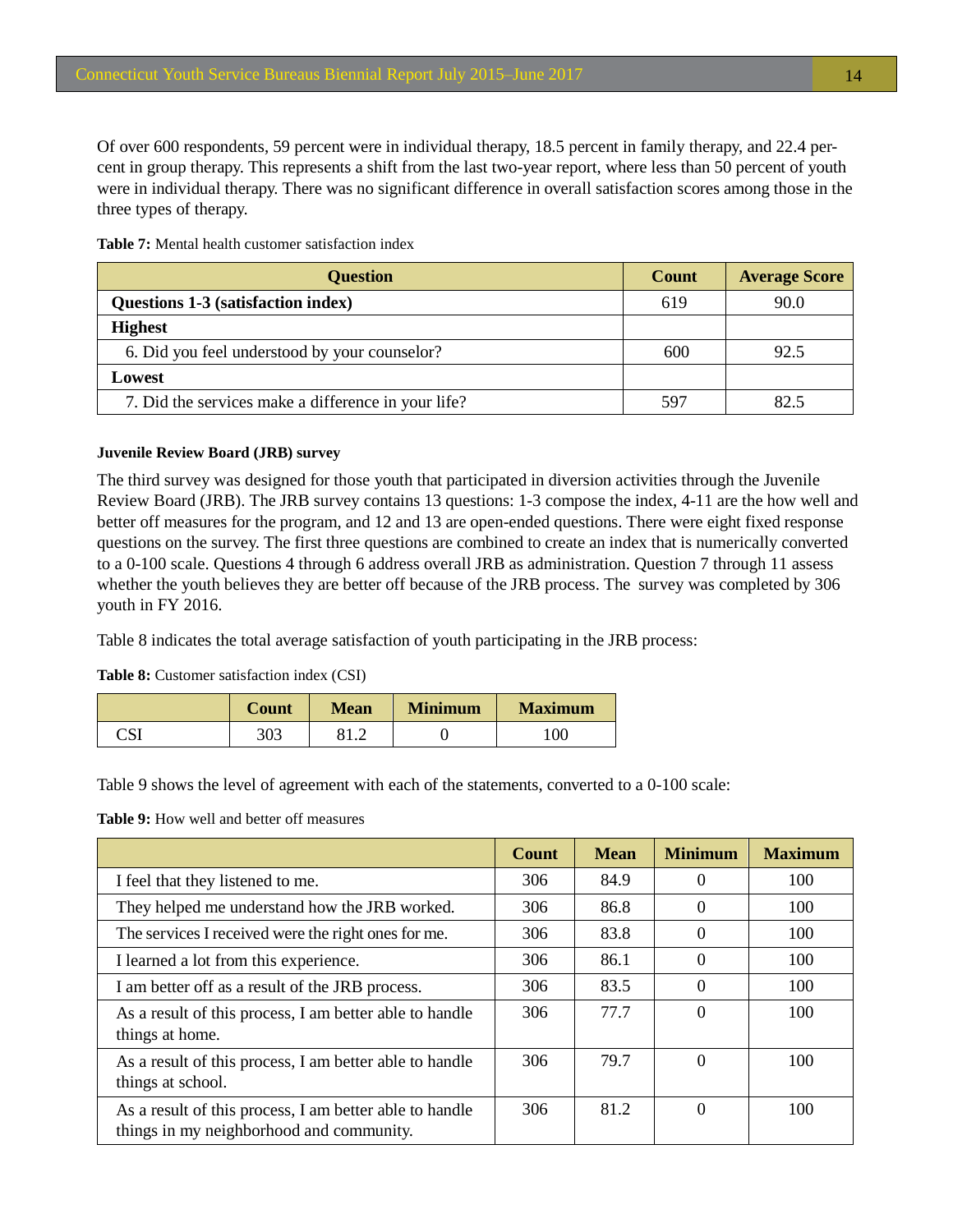<span id="page-17-0"></span>YSBs provided data on programs served from July 1, 2016, to June 30, 2017. Of those youth referred by parents, schools, police, and courts, 93 percent of the cases were accepted by the JRB. Of the 148 that were not accepted, the most common reason a youth was not accepted was that the YSB/JRB was unable to contact the individual or family that had been referred.

|                                        | <b>Frequency</b> | <b>Percent</b> |
|----------------------------------------|------------------|----------------|
| Accepted                               | 2,036            | 93.2           |
|                                        |                  |                |
| Not accepted                           | 148              | 6.8            |
| Court involved                         | 20               | 13.5           |
| Criteria not met due to age            | 2                | 1.4            |
| Criteria not met due to residence      | 13               | 8.8            |
| Criteria not met due to type of charge | 9                | 6.1            |
| No capacity                            | 3                | 2.0            |
| No show                                | 1                | $\cdot$ 1      |
| Re-arrest                              | 19               | 12.8           |
| Unable to contact                      | 67               | 45.3           |
| Withdrawn by referral source           | 14               | 9.5            |
| <b>Total</b>                           | 2,184            | 100            |

**Table 10:** Referral results

It should be noted that while the youth is the focus of the referral, the parent(s) must also agree to participate in the program. The table below shows the location of incidents associated with the referral and the type of incident that triggered the referral. While most referrals come from delinquent behavior in the community, a substantial percentage result from school-based arrests (33.1%).

**Table 11:** Reason for referral

|                                | <b>Frequency</b> | <b>Percent</b> |
|--------------------------------|------------------|----------------|
| Community-based arrest         | 830              | 40.5           |
| Delinquent behavior/no arrest  | 255              | 12.5           |
| <b>FWSN</b> behavior/community | 28               | 1.4            |
| <b>FWSN</b> behavior/school    | 256              | 12.5           |
| School-based arrest            | 678              | 33.1           |
| Total                          | 2.047            | 100            |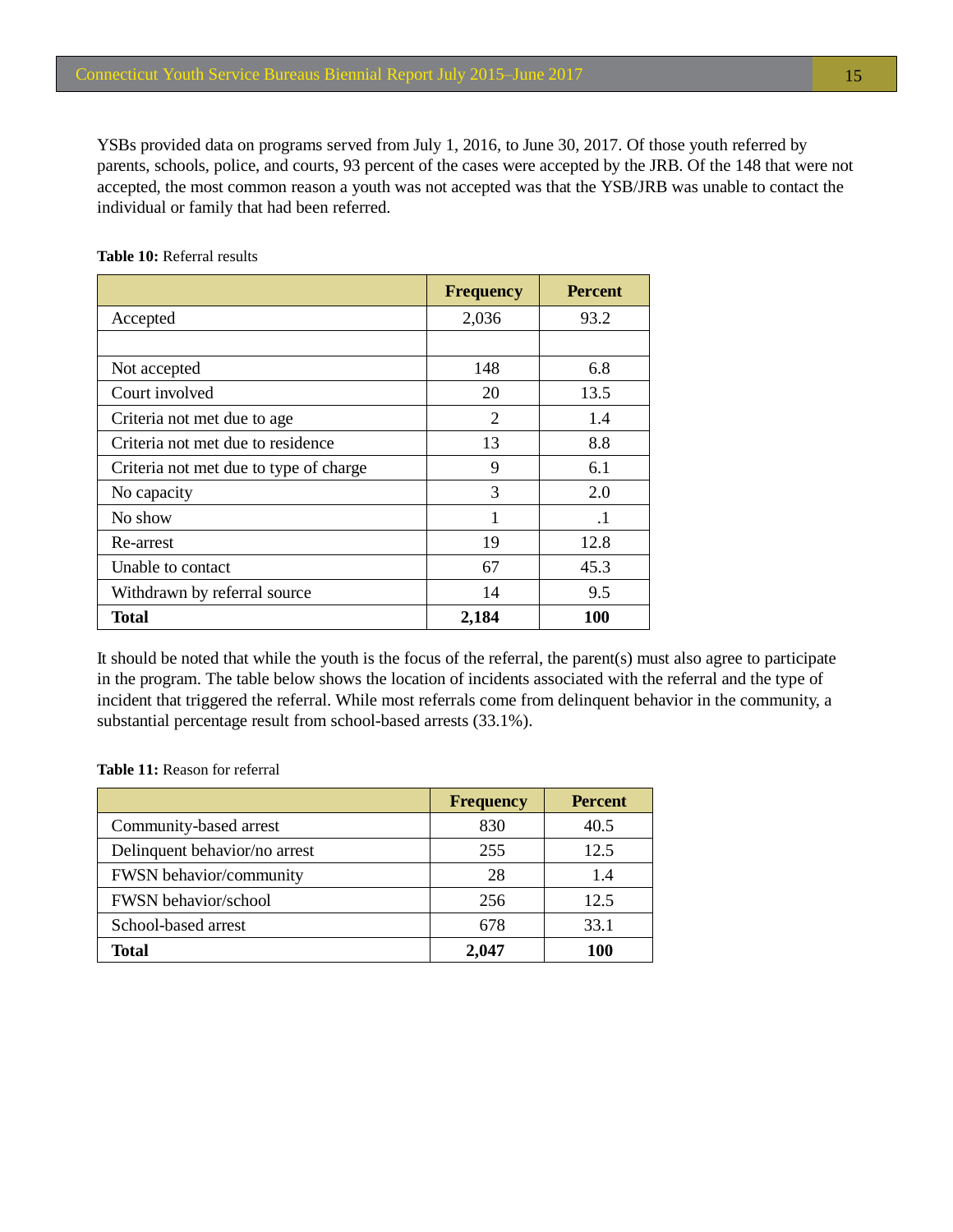<span id="page-18-0"></span>The table below presents the variety of delinquent behaviors that lead to arrest and/or referral. The two largest categories are breach of peace and larceny that together account for nearly half of the incidents.

|                                | <b>Count</b>   | <b>Percent</b> |
|--------------------------------|----------------|----------------|
| <b>Assault</b>                 | 174            | 9.3%           |
| Attempt or conspiracy          | 15             | 0.8%           |
| Breach of peace                | 509            | 27.2%          |
| Credit card                    | $\overline{2}$ | 0.1%           |
| Criminal mischief              | 120            | 6.4%           |
| Disorderly conduct             | $\overline{0}$ | 0.0%           |
| Disorderly conduct             | 197            | 10.5%          |
| Drugs/Alcohol/Tobacco          | 41             | 2.2%           |
| Harassment                     | 21             | 1.1%           |
| Illegal drug possession        | 192            | 10.3%          |
| Interfering                    | 47             | 2.5%           |
| Intimidation based on bigotry  | $\overline{2}$ | 0.1%           |
| Larceny                        | 357            | 19.1%          |
| Loitering                      | 1              | 0.1%           |
| Misuse of emergency 911 system | $\mathbf{1}$   | 0.1%           |
| Motor vehicle                  | 13             | 0.7%           |
| Possession of paraphernalia    | 28             | 1.5%           |
| Reckless endangerment          | 13             | 0.7%           |
| Sexual assault 4               | 5              | 0.3%           |
| Simple trespass                | 13             | 0.7%           |
| Strangulation                  | $\mathbf{1}$   | 0.1%           |
| Threatening                    | 57             | 3.0%           |
| Trespass                       | 64             | 3.4%           |
| Underage smoking               | 7              | 0.4%           |
| Violation of town ordinance    | $\overline{7}$ | 0.4%           |
| Other                          | 299            | 16.0%          |

**Table 12:** Primary and secondary delinquent actions associated with the arrest and/or referral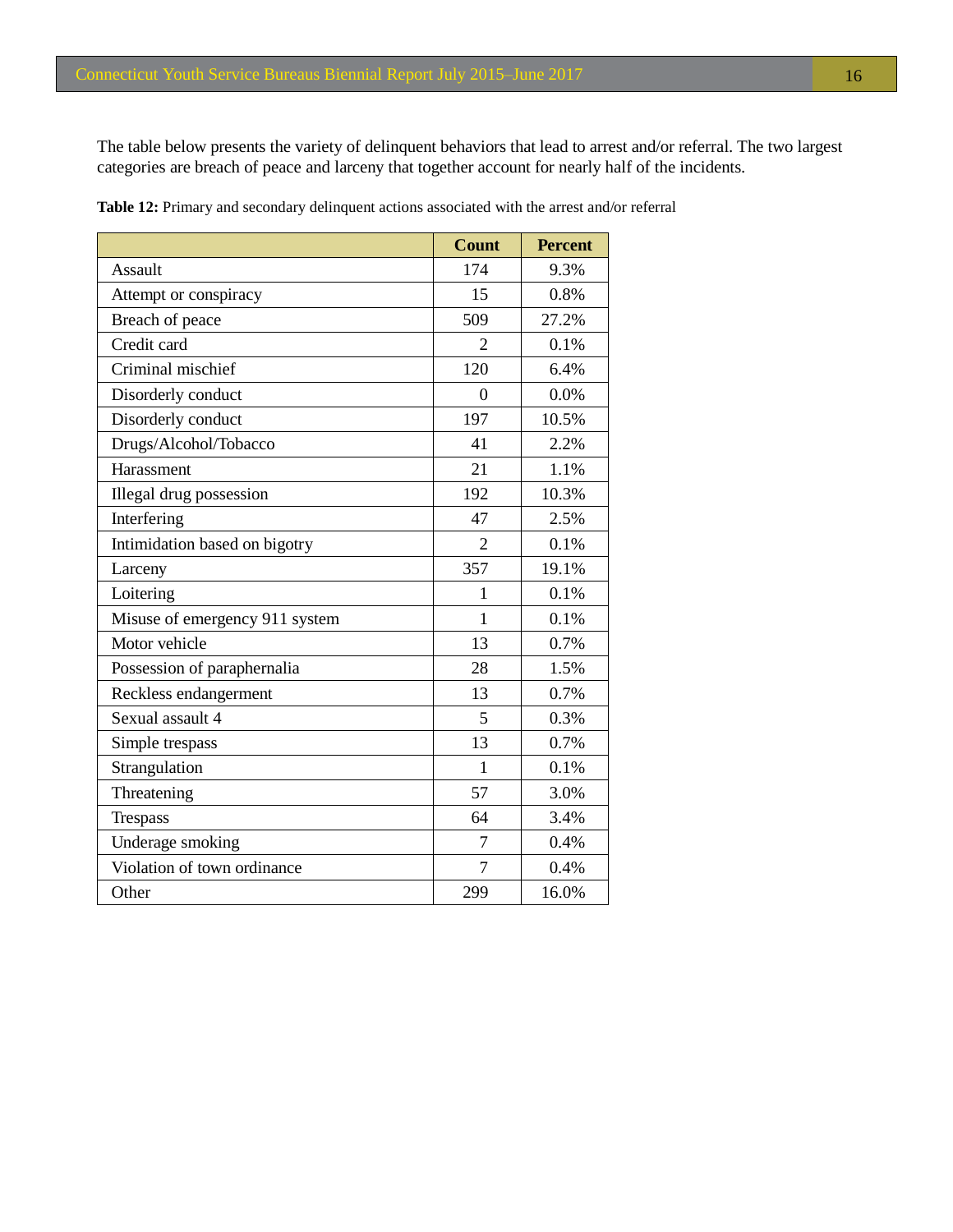<span id="page-19-0"></span>Based on the review of the youth's circumstances that are identified through the intake and hearing at the Juvenile Review Board, a number of different services may be recommended as part of the restorative process:

|  |  |  |  | <b>Table 13:</b> Services recommended |
|--|--|--|--|---------------------------------------|
|--|--|--|--|---------------------------------------|

|                                       | <b>Count</b> | <b>Percent</b> |
|---------------------------------------|--------------|----------------|
| Case management                       | 814          | 48.00%         |
| Community service                     | 556          | 32.80%         |
| Positive youth development            | 527          | 31.10%         |
| Individual therapy                    | 422          | 24.90%         |
| Other                                 | 396          | 23.40%         |
| Apology letter                        | 356          | 21.00%         |
| Essay                                 | 328          | 19.40%         |
| Substance abuse evaluation            | 172          | 10.10%         |
| Mentoring                             | 150          | 8.80%          |
| Educational advocacy                  | 137          | 8.10%          |
| Family therapy                        | 134          | 7.90%          |
| Behavioral health evaluation          | 124          | 7.30%          |
| Group therapy                         | 71           | 4.20%          |
| Mediation                             | 62           | 3.70%          |
| Restitution                           | 51           | 3.00%          |
| <b>Employment services</b>            | 40           | 2.40%          |
| School support                        | 10           | 0.60%          |
| Diversion                             | 7            | 0.40%          |
| Life skills training                  | 7            | 0.40%          |
| Substance use prevention/intervention | $\Omega$     | 0.00%          |

There are three crucial milestones after the hearing: 1) beginning of service activities 2) completion of the recommended activities; and, 3) closeout of the case at the recommended six months or beyond depending on the individual JRB's policies.

**Table 14:** Successful completion

|         | <b>Frequency</b> | <b>Percent</b> |
|---------|------------------|----------------|
| No      | 337              | 15.4           |
| Yes     | 1,014            | 46.5           |
| Missing | 833              | 38.1           |
| Total   | 2,184            | 100            |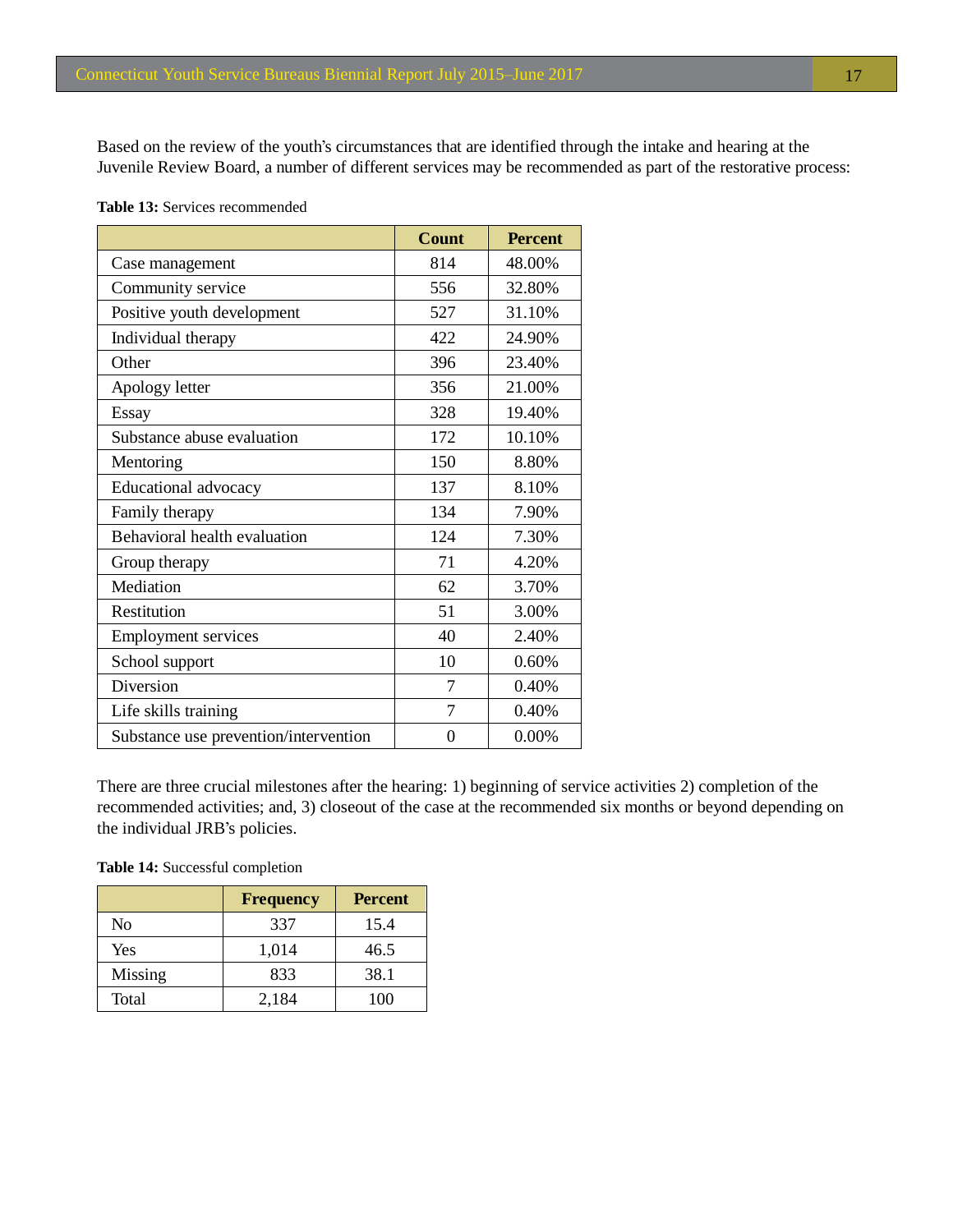<span id="page-20-0"></span>**Closeout and program completion.** Closeout type identifies the type of case closing used by the JRB. There were 1,231 closeouts of various types recorded. While this exceeds the number of successful completions, it may be that some closeouts were recorded when the case was closed without successful completion.

**Table 15:** Closeout type

|                                              | <b>Frequency</b> | <b>Percent</b> |
|----------------------------------------------|------------------|----------------|
| Face-to-face with full Juvenile Review Board | 190              | 8.7            |
| Face-to-face other                           | 371              | 17             |
| Letter/E-mail                                | 452              | 20.7           |
| No closeout                                  | 269              | 12.3           |
| Phone call                                   | 218              | 10             |
| Missing                                      | 684              | 31.3           |
| Total                                        | 2,184            | 100            |

The last piece of recorded information indicates the reasons for non-completions including identifying those cases carried over (294) into the next program year.

|                      | <b>Frequency</b> | <b>Percent</b> |
|----------------------|------------------|----------------|
| Carry-over           | 294              | 13.5           |
| Moved                | 36               | 1.6            |
| No show              |                  | .0             |
| Non-compliance       | 141              | 6.5            |
| Re-arrest            | 65               | 3.0            |
| Other                | 61               | 2.8            |
| Missing or Completed | 1,586            | 72.6           |
| <b>Total</b>         | 2,184            | 100            |

**Table 16:** Reason for noncompletion

The program continues to work on improvements to the data collection. For this first full year of data collection, we can see the high degree of successful completion and the wide range of issues addressed in the JRB system.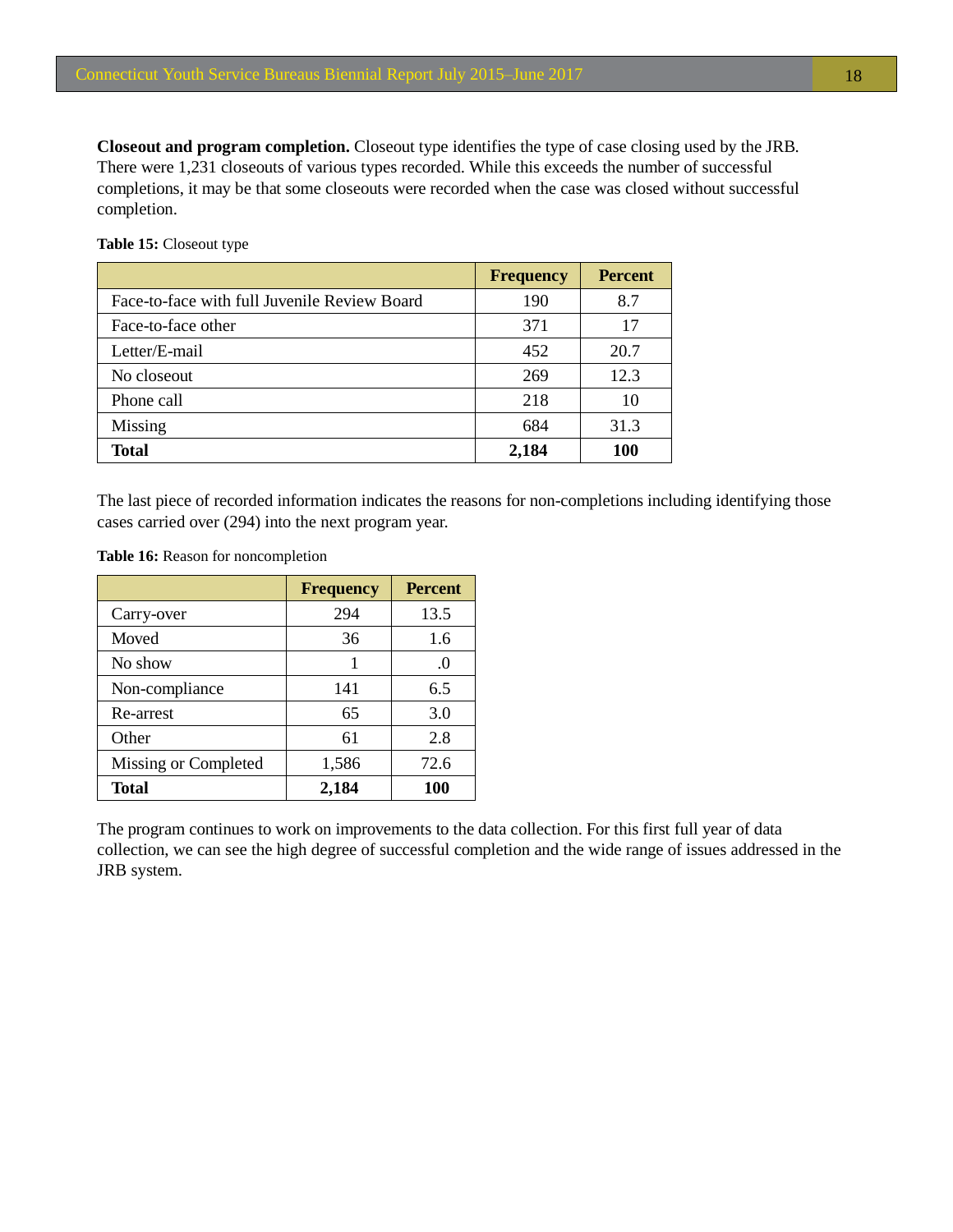## <span id="page-21-0"></span>**Conclusions**

The CSDE and the YSBs are committed to ensuring that Connecticut's communities provide opportunities for children and youth by providing programs and activities that contribute to their growth and development. The YSBs have served young people in many different ways. In addition to serving at risk and justice involved youth, YSBs provide youth and their families with mental health services needed to give them the optimal chance for good health and success in school and in life. It should be noted that the number of people in the community being reached by these services has remained steady in the case of Tier 2 (the more intensive services) and increased substantially in the case of Tier 1 (the less intensive, broader outreaches to communities).

The gender and age ranges of youth served in PY 2015 and PY 2016 are essentially the same as in the previous two program years (PY 2013 and PY 2014). The positive youth development and after-school programs provide the core of programming for the YSBs. However, clinical services (Family, Group and Individual Therapy) continue to be an important element for helping those who are most at risk of experiencing trouble in their schools and communities.

A major change, especially evident in PY 2016, is the expansion of JRBs among the YSBs. Because of this expansion and the continued groundbreaking efforts of Connecticut to divert young people from the courts and detention, the JRB survey was revised and a newly expanded data collection process will further strengthen the accuracy of reporting and accountability in this critical area of the YSBs' work.

The surveys for positive youth development and for mental health services show significant improvement in the satisfaction of youth participants. Given the strong reliability of the surveys' scales, improvements suggest a strong endorsement from the youth for the work being done by the YSBs in Connecticut.

YSBs offer a continuum of services that keep children and youth in school and out of the juvenile justice system. YSBs are a trusted partner and share the responsibility of providing a quality, equitable education for children and youth. The separate JRB summary will highlight the important and changing role of the YSBs in the state, a role that enhances their participation in the diversion process that has always been at the core of YSB work in their communities.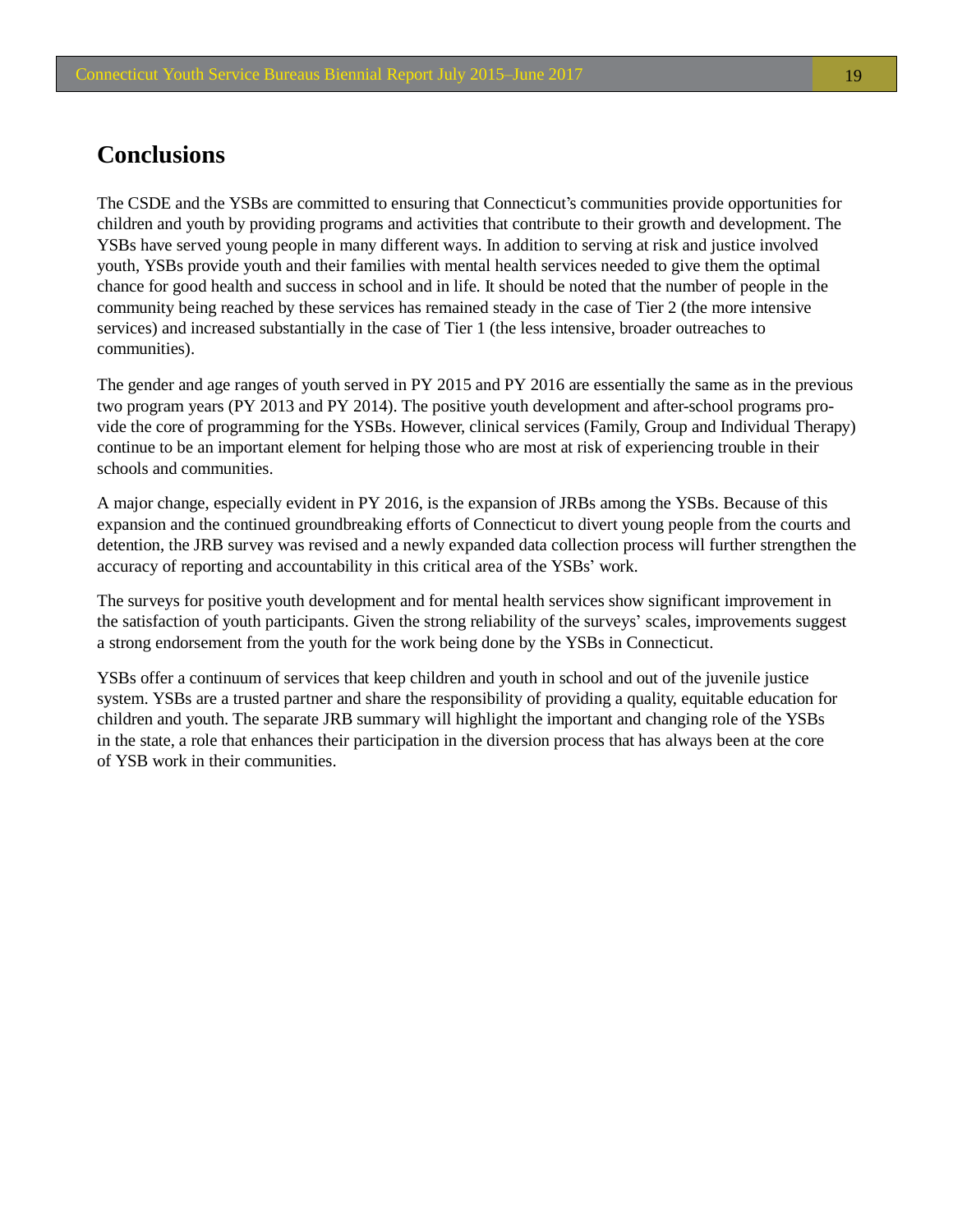<span id="page-22-0"></span>**Appendixes**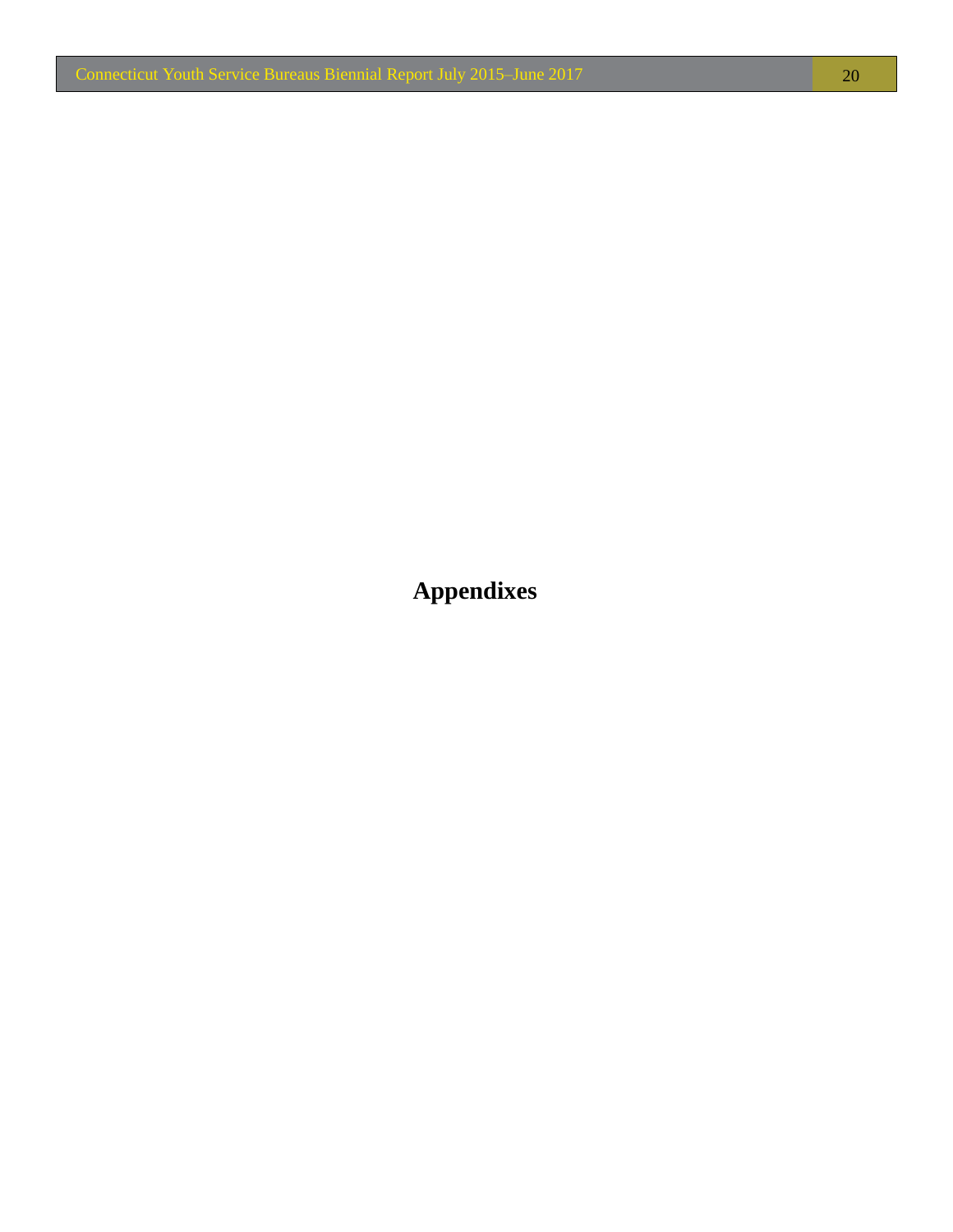### **Appendix A Connecticut General Statutes Section 10-19m to 10-19p**

**Sec. 10-19m. (Formerly Sec. 17a-39). Youth service bureaus. Annual report. Regulations.** (a) For the purposes of this section, "youth" shall mean a person from birth to eighteen years of age. Any one or more municipalities or any one or more private youth serving organizations, designated to act as agents of one or more municipalities, may establish a multipurpose youth service bureau for the purposes of evaluation, planning, coordination and implementation of services, including prevention and intervention programs for delinquent, pre-delinquent, pregnant, parenting and troubled youth referred to such bureau by schools, police, juvenile courts, adult courts, local youth-serving agencies, parents and self-referrals. A youth service bureau shall be the coordinating unit of community-based services to provide comprehensive delivery of prevention, intervention, treatment and follow-up services.

(b) A youth service bureau established pursuant to subsection (a) of this section may provide, but shall not be limited to, the delivery of the following services: (1) individual and group counseling; (2) parent training and family therapy; (3) work placement and employment counseling; (4) alternative and special educational (c) opportunities; (5) recreational and youth enrichment programs; (6) outreach programs to insure participation and planning by the entire community for the development of regional and community-based youth services; (7) preventive programs, including youth pregnancy, youth suicide, violence, alcohol and drug prevention; and (8) programs that develop positive youth involvement. Such services shall be designed to meet the needs of youth by the diversion of troubled youth from the justice system as well as by the provision of opportunities for all youth to function as responsible members of their communities.

(d) The Commissioner of Education shall adopt regulations, in accordance with the provisions of chapter 54, establishing minimum standards for such youth service bureaus and the criteria for qualifying for state cost-sharing grants, including, but not limited to, allowable sources of funds covering the local share of the costs of operating such bureaus, acceptable in-kind contributions and application procedures. Said commissioner shall, on December 1, 1979, and annually thereafter, report to the General Assembly on the referral or diversion of children under the age of eighteen years from the juvenile justice system and the court system. Such report shall include, but not be limited to, the number of times any child is so diverted, the number of children diverted, the type of service provided to any such child, by whom such child was diverted, the ages of the children diverted and such other information and statistics as the General Assembly may request from time to time. Any such report shall contain no identifying information about any particular child.

**Sec. 10-19n. (Formerly Sec. 17a-40). State aid for establishment and expansion of youth service bureaus.** To assist municipalities and private youth-serving organizations designated to act as agents for such municipalities in establishing, maintaining or expanding such youth service bureaus, the state, acting through the Commissioner of Education, shall provide cost-sharing grants, subject to the provisions of this section for (1) the cost of an administrative core unit and (2) the cost of the direct services unit provided by such youth service bureau. No state grant shall be made for capital expenditures of such bureaus. All youth service bureaus shall submit a request for a grant, pursuant to this section and sections 10-19m and 10-19o, on or before May fifteenth of the fiscal year prior to the fiscal year for which such grant is requested.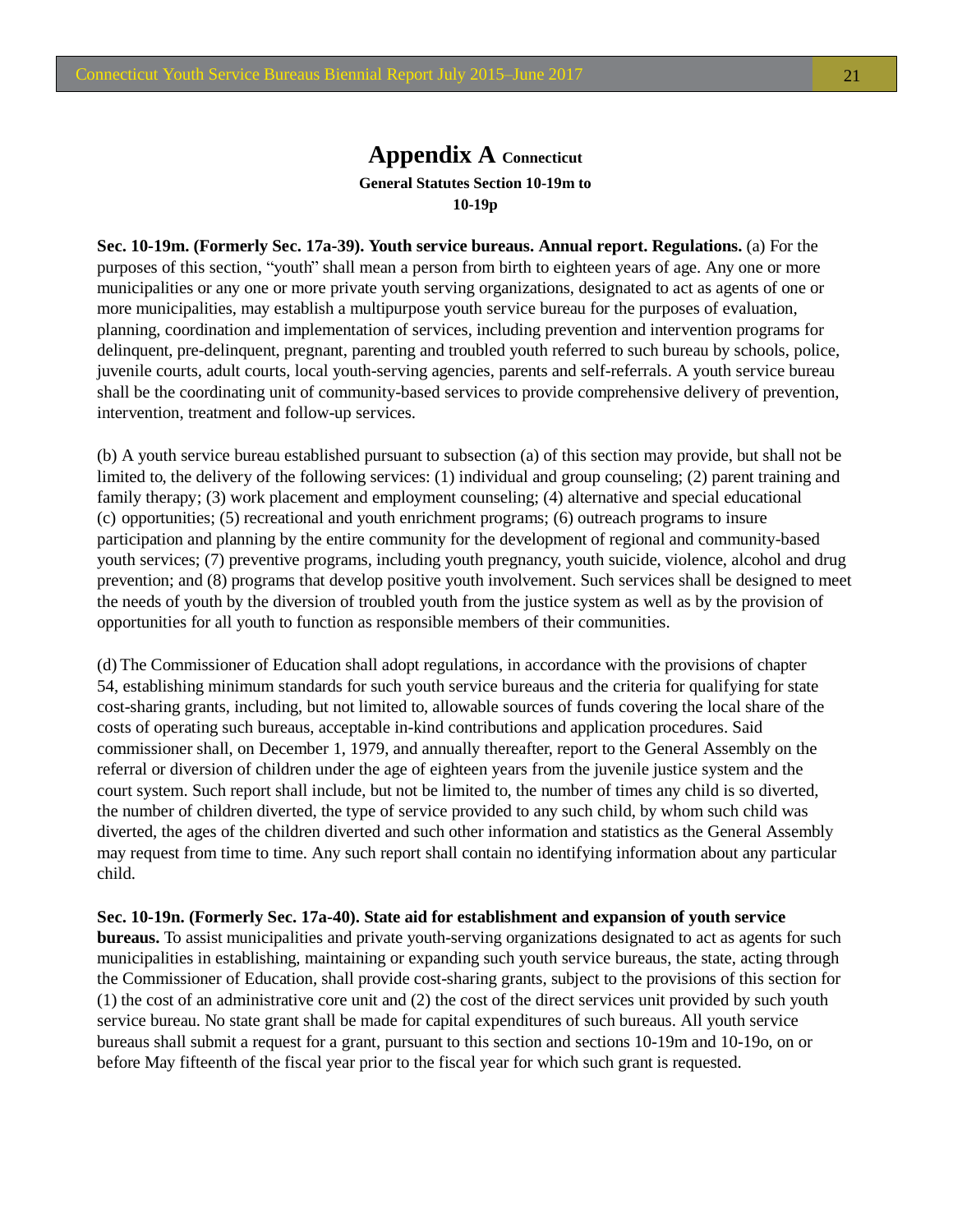**Sec. 10-19o. (Formerly Sec. 17a-40a). Youth service bureau grant program.** (a) The Commissioner of Education shall establish a program to provide grants to youth service bureaus in accordance with this section. Only youth service bureaus which were eligible to receive grants pursuant to this section for the fiscal year ending June 30, 2007, or which applied for a grant by June 30, 2012, with prior approval of the town's contribution pursuant to subsection (b) of this section, or which applied for a grant during the fiscal year on June 30, 2015, shall be eligible for a grant pursuant to this section for any fiscal year commencing on or after July 1, 2012. Each such youth service bureau shall receive a grant of fourteen thousand dollars. The CSDE may ex- pend an amount not to exceed two percent of the amount appropriated for purposes of this section for administrative expenses. If there are any remaining funds, each such youth service bureau that was awarded a grant in excess of fifteen thousand dollars in the fiscal year ending June 30, 1995, shall receive a percentage of such funds. The percentage shall be determined as follows: For each such grant in excess of fifteen thousand dollars, the difference between the amount of the grant awarded to the youth service bureau for the fiscal year ending June 30, 1995, and fifteen thousand dollars shall be divided by the difference between the total amount of the grants awarded to all youth service bureaus that were awarded grants in excess of fifteen thousand dollars for said fiscal year and the product of fifteen thousand dollars and the number of such grants for said fiscal year.

(b) In order for a youth service bureau to receive the full amount of the state grant determined pursuant to subsection (a) of this section, a town shall contribute an amount equal to the amount of the state grant. A town shall provide not less than fifty percent of its contribution from funds appropriated by the town for that purpose, and the remaining amount in other funds or in-kind contributions in accordance with regulations adopted by the State Board of Education in accordance with chapter 54.

(c) Any funds remaining due to a town's failure to match funds as provided in subsection (b) of this section, shall be redistributed in accordance with the provisions of this section. The State Board of Education shall adopt regulations in accordance with the provisions of chapter 54 to coordinate the youth service bureau program and to administer the grant system established pursuant to this section and sections 10-19m and 10-19n.

**Sec. 10-19p. (Formerly Sec. 17a-41). Assistance to youth service bureaus.** The Department of Education shall provide grant management services, program monitoring, program evaluation and technical assistance to such state-aided youth service bureaus, and the Commissioner may assign or appoint necessary personnel to perform such duties, subject to the provisions of chapter 67.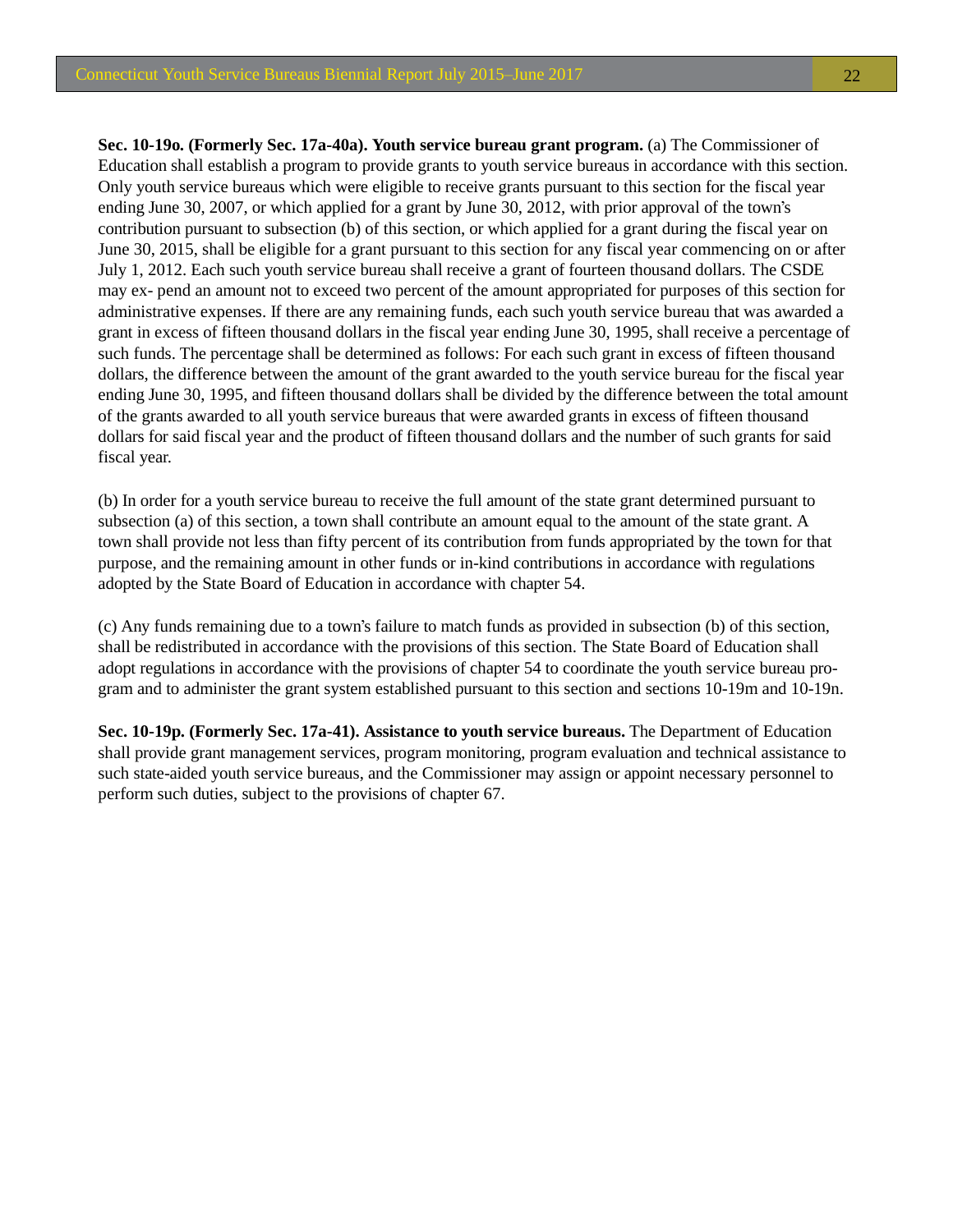## **Appendix B**

**PY2016 Report of Youth Service Bureau Income by Source 2016-2017** 

**Report of Youth Service Bureau Income by Source**

| <b>Town</b>        |         | <b>Base Grant   Enhancement</b> | <b>Municipal</b> | <b>Other State/</b><br><b>Federal</b> | In-kind | <b>Other</b>     | <b>Total</b> |
|--------------------|---------|---------------------------------|------------------|---------------------------------------|---------|------------------|--------------|
| Ansonia            | 15,854  | 6,252                           | $\boldsymbol{0}$ | $\overline{0}$                        |         | $\boldsymbol{0}$ | 22,106       |
| Ashford            | 14,000  | 3,300                           | $\boldsymbol{0}$ | 5,100                                 |         | 2,000            | 24,400       |
| Avon               | 14,000  | 6,250                           | 6,110            | 4,138                                 |         | $\theta$         | 30,498       |
| Berlin             | 14,000  | 6,250                           | 94,700           | 10,409                                |         | 18,000           | 143,359      |
| Bloomfield         | 15,499  | 6,250                           | 404,204          | 141,240                               |         | 6,500            | 573,693      |
| <b>Branford</b>    | 33,368  | 6,250                           | 85,828           | 9,472                                 |         | $\theta$         | 134,918      |
| <b>Bridgeport</b>  | 112,370 | 10,000                          | $\boldsymbol{0}$ | 610,202                               |         | 1,543,737        | 2,276,309    |
| <b>Bristol</b>     | 40,816  | 7,550                           | 231,427          | 154,669                               |         | 61,628           | 496,090      |
| Canaan             | 24,697  | 5,000                           | $\boldsymbol{0}$ | 45,750                                |         | 283,700          | 359,147      |
| Canton             | 14,000  | 5,000                           | $\overline{0}$   | $\boldsymbol{0}$                      |         | $\boldsymbol{0}$ | 19,000       |
| Cheshire           | 16,895  | 6,250                           | 838,471          | 11,159                                |         | $\overline{0}$   | 872,775      |
| Clinton            | 14,000  | 5,000                           | 262,839          | 102,299                               |         | 12,404           | 396,542      |
| Colchester         | 17,608  | 5,000                           | 332,325          | 13,782                                |         | 6,716            | 375,431      |
| Columbia           | 14,000  | 3,300                           | $\boldsymbol{0}$ | 3,300                                 |         | 34,978           | 55,578       |
| Coventry           | 14,388  | 5,000                           | 26,072           | 3,368                                 |         | 7,500            | 56,328       |
| Cromwell           | 14,000  | 5,000                           | $\boldsymbol{0}$ | $\overline{0}$                        |         | $\theta$         | 19,000       |
| Danbury            | 49,556  | 7,550                           | 160,619          | 47,691                                |         | 271,400          | 536,816      |
| Derby              | 14,000  | 5,000                           | $\boldsymbol{0}$ | 5,000                                 |         | 14,200           | 38,200       |
| Durham             | 14,000  | 5,000                           | $\boldsymbol{0}$ | $\boldsymbol{0}$                      |         | $\boldsymbol{0}$ | 19,000       |
| <b>East Granby</b> | 14,000  | 3,300                           | $\boldsymbol{0}$ | $\boldsymbol{0}$                      |         | $\boldsymbol{0}$ | 17,300       |
| East Haddam        | 14,000  | 5,000                           | $\boldsymbol{0}$ | $\boldsymbol{0}$                      |         | $\boldsymbol{0}$ | 19,000       |
| East Hampton       | 15,595  | 5,000                           | 55,399           | $\overline{0}$                        |         | $\boldsymbol{0}$ | 75,994       |
| East Hartford      | 38,781  | 7,550                           | 330,891          | 84,641                                |         | $\overline{0}$   | 461,863      |
| East Haven         | 20,129  | 6,250                           | $\boldsymbol{0}$ | $\overline{0}$                        |         | 11,575           | 37,954       |
| East Lyme          | 19,297  | 6,250                           | $\boldsymbol{0}$ | $\overline{0}$                        |         | 100,000          | 125,547      |
| Ellington          | 14,000  | 5,000                           | 91,870           | 5,000                                 |         | 3,907            | 119,777      |
| Enfield            | 29,471  | 7,550                           | 624,126          | $\overline{0}$                        |         | 179,142          | 840,289      |
| Essex              | 16,491  | 5,000                           | 70,427           | 25,810                                |         | 63,105           | 180,833      |
| Fairfield          | 25,188  | 7,550                           | 7,550            | $\overline{0}$                        |         | $\overline{0}$   | 40,288       |
| Farmington         | 14,000  | 6,250                           | 85,172           | $\overline{0}$                        |         | 1,000            | 106,422      |
| Glastonbury        | 18,703  | 7,550                           | 7,550            | $\boldsymbol{0}$                      |         | $\boldsymbol{0}$ | 33,803       |
| Granby             | 14,000  | 5,000                           | 85,828           | $\mathbf{0}$                          |         | 9,472            | 114,300      |
| Greenwich          | 14,000  | 7,550                           | 7,550            | $\boldsymbol{0}$                      |         | $\boldsymbol{0}$ | 29,100       |
| Griswold           | 14,000  | 5,000                           | 66,720           | 5,000                                 |         | 8,500            | 99,220       |
| Groton             | 27,242  | 7,550                           | $\overline{0}$   | $\boldsymbol{0}$                      |         | $\boldsymbol{0}$ | 34,792       |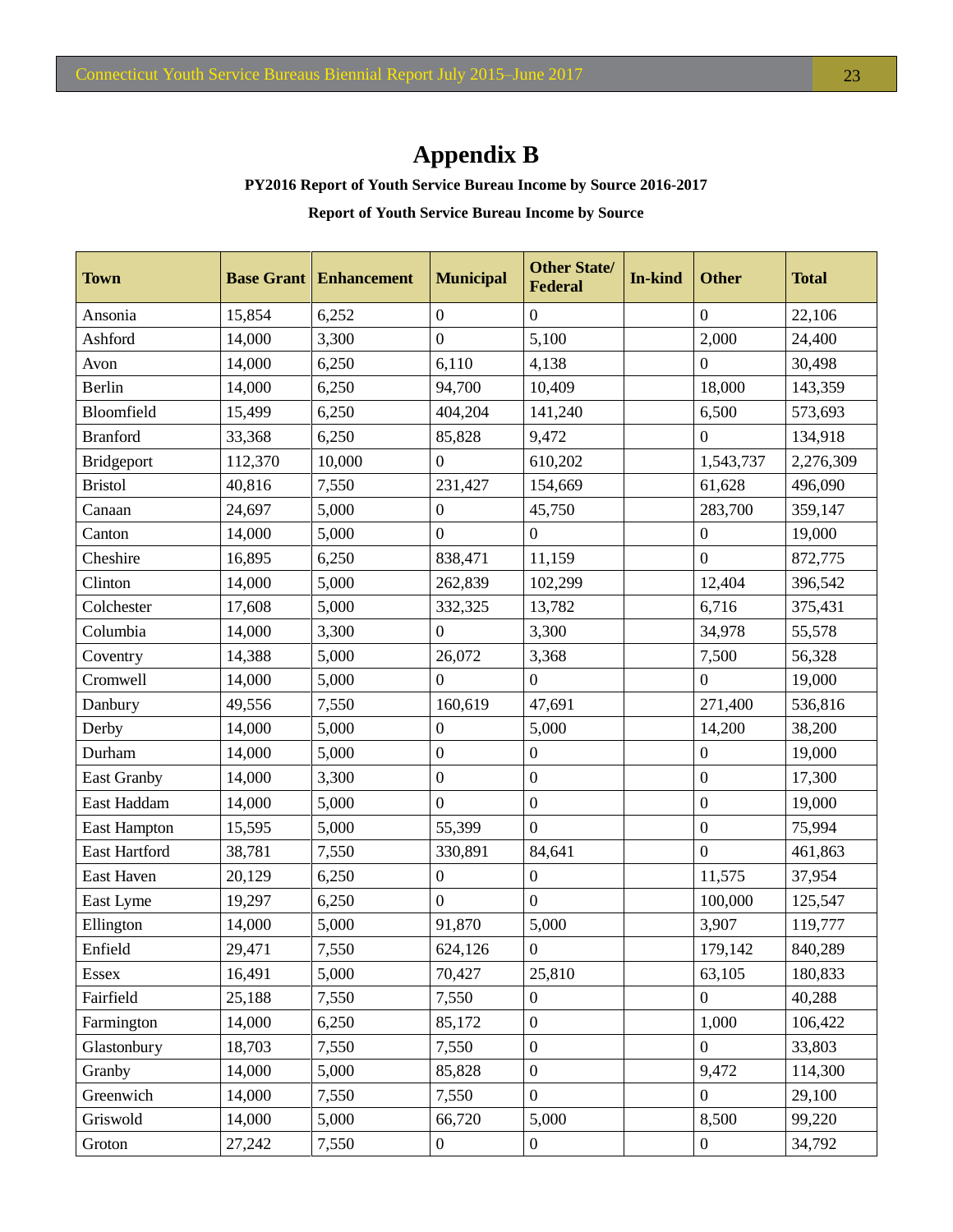ections.

| <b>Town</b>    |                  | <b>Base Grant   Enhancement</b> | <b>Municipal</b> | <b>Other State/</b><br><b>Federal</b> | In-kind | <b>Other</b>     | <b>Total</b>   |
|----------------|------------------|---------------------------------|------------------|---------------------------------------|---------|------------------|----------------|
| Guilford       | 22,465           | 6,250                           | 470,821          | $\overline{0}$                        |         | 5,342            | 504,878        |
| Hamden         | 31,679           | 7,550                           | 285,619          | 71,000                                |         | $\boldsymbol{0}$ | 395,848        |
| Hartford       | 125,446          | 10,000                          | 1,860,868        | $\theta$                              |         | $\boldsymbol{0}$ | 1,996,314      |
| Hebron         | 31,545           | 6,250                           | $\boldsymbol{0}$ | 251,811                               |         | 944,225          | 1,233,831      |
| Killingworth   | 14,000           | 5,000                           | $\boldsymbol{0}$ | 151,575                               |         | 176,842          | 347,417        |
| Lebanon        | $\boldsymbol{0}$ |                                 | $\mathbf{0}$     | $\boldsymbol{0}$                      |         | $\mathbf{0}$     | $\mathbf{0}$   |
| Ledyard        | 17,394           | 5,000                           | 30,426           | $\boldsymbol{0}$                      |         | 500              | 53,320         |
| Madison        | 25,022           | 6,250                           | 603,035          | 129,138                               |         | 49,259           | 812,704        |
| Manchester     | 31,915           | 7,550                           | 1,587,748        | $\boldsymbol{0}$                      |         | 98,405           | 1,725,618      |
| Mansfield      | 15,780           | 5,000                           | $\boldsymbol{0}$ | $\boldsymbol{0}$                      |         | $\overline{0}$   | 20,780         |
| Meriden        | 41,037           | 7,550                           | $\mathbf{0}$     | 123,550                               |         | 20,000           | 192,137        |
| Middletown     | 27,386           | 7,550                           | 190,087          | 61,059                                |         | 7,000            | 293,082        |
| Milford        | 31,718           |                                 | $\boldsymbol{0}$ | $\boldsymbol{0}$                      |         | $\boldsymbol{0}$ | 31,718         |
| Monroe         | $\theta$         |                                 | $\overline{0}$   | $\boldsymbol{0}$                      |         | $\overline{0}$   | $\overline{0}$ |
| Montville      | 17,237           | 6,250                           | 139,947          | 10,388                                |         | 36,000           | 209,822        |
| Naugatuck      | 23,577           | 7,550                           | $\mathbf{0}$     | 85,200                                |         | 18,000           | 134,327        |
| New Britain    | 58,693           | 7,550                           | $\overline{0}$   | $\Omega$                              |         | $\overline{0}$   | 66,243         |
| New Canaan     | 14,312           | 6,250                           | 235,226          | 6,250                                 |         | 12,000           | 274,038        |
| New Haven      | 96,770           | 10,000                          | $\overline{0}$   | $\boldsymbol{0}$                      |         | $\overline{0}$   | 106,770        |
| Newington      | 20,741           | 7,550                           | 158,521          | 5,682                                 |         | 46,766           | 239,260        |
| New London     | 23,575           | 6,250                           | 66,425           | 465,975                               |         | 131,287          | 693,512        |
| New Milford    | 19,701           | 6,250                           | 359,956          | 6,172                                 |         | $\boldsymbol{0}$ | 392,079        |
| North Branford | $\overline{0}$   |                                 | $\boldsymbol{0}$ | $\boldsymbol{0}$                      |         | $\mathbf{0}$     | $\overline{0}$ |
| North Haven    | 16,538           | 6,250                           | $\overline{0}$   | $\boldsymbol{0}$                      |         | $\boldsymbol{0}$ | 22,788         |
| Norwalk        | 53,485           | 7,550                           | 195,662          | $\boldsymbol{0}$                      |         | 7,550            | 264,247        |
| Norwich        | 69,870           | 7,550                           | 140,418          | 250,431                               |         | 39,790           | 508,059        |
| Old Lyme       | 18,642           | 5,000                           | 86,858           | 0                                     |         | 170,300          | 280,810        |
| Old Saybrook   | 32,236           | 5,000                           | $\boldsymbol{0}$ | $\boldsymbol{0}$                      |         | $\boldsymbol{0}$ | 37,236         |
| Orange         | 17,096           | 5,000                           | $\boldsymbol{0}$ | $\boldsymbol{0}$                      |         | $\boldsymbol{0}$ | 22,096         |
| Plainfield     | 41,195           | 7,550                           | $\boldsymbol{0}$ | $\boldsymbol{0}$                      |         | $\boldsymbol{0}$ | 48,745         |
| Plainville     | 21,699           | 6,250                           | $\boldsymbol{0}$ | $\boldsymbol{0}$                      |         | $\boldsymbol{0}$ | 27,949         |
| Portland       | 14,000           | 5,000                           | $\boldsymbol{0}$ | $\boldsymbol{0}$                      |         | $\boldsymbol{0}$ | 19,000         |
| Preston        | 14,000           | 3,300                           | $\overline{0}$   | $\boldsymbol{0}$                      |         | $\overline{0}$   | 17,300         |
| Prospect       | 14,000           | 5,000                           | 5,000            | $\boldsymbol{0}$                      |         | 4,950            | 28,950         |
| Ridgefield     | 14,000           | 6,250                           | $\boldsymbol{0}$ | $\boldsymbol{0}$                      |         | $\boldsymbol{0}$ | 20,250         |
| Rocky Hill     | 16,139           | 6,250                           | $\boldsymbol{0}$ | $\boldsymbol{0}$                      |         | 6,171            | 28,560         |
| Shelton        | 20,581           | 7,550                           | $\boldsymbol{0}$ | $\boldsymbol{0}$                      |         | $\boldsymbol{0}$ | 28,131         |
| Simsbury       | 14,000           | 6,250                           | $\boldsymbol{0}$ | $\boldsymbol{0}$                      |         | $\boldsymbol{0}$ | 20,250         |
| Somers         | $\boldsymbol{0}$ | $\boldsymbol{0}$                | $\mathbf{0}$     | $\boldsymbol{0}$                      |         | $\boldsymbol{0}$ | $\overline{0}$ |
| Southington    | 23,645           | 7,550                           | 305,822          | $\boldsymbol{0}$                      |         | $\boldsymbol{0}$ | 337,017        |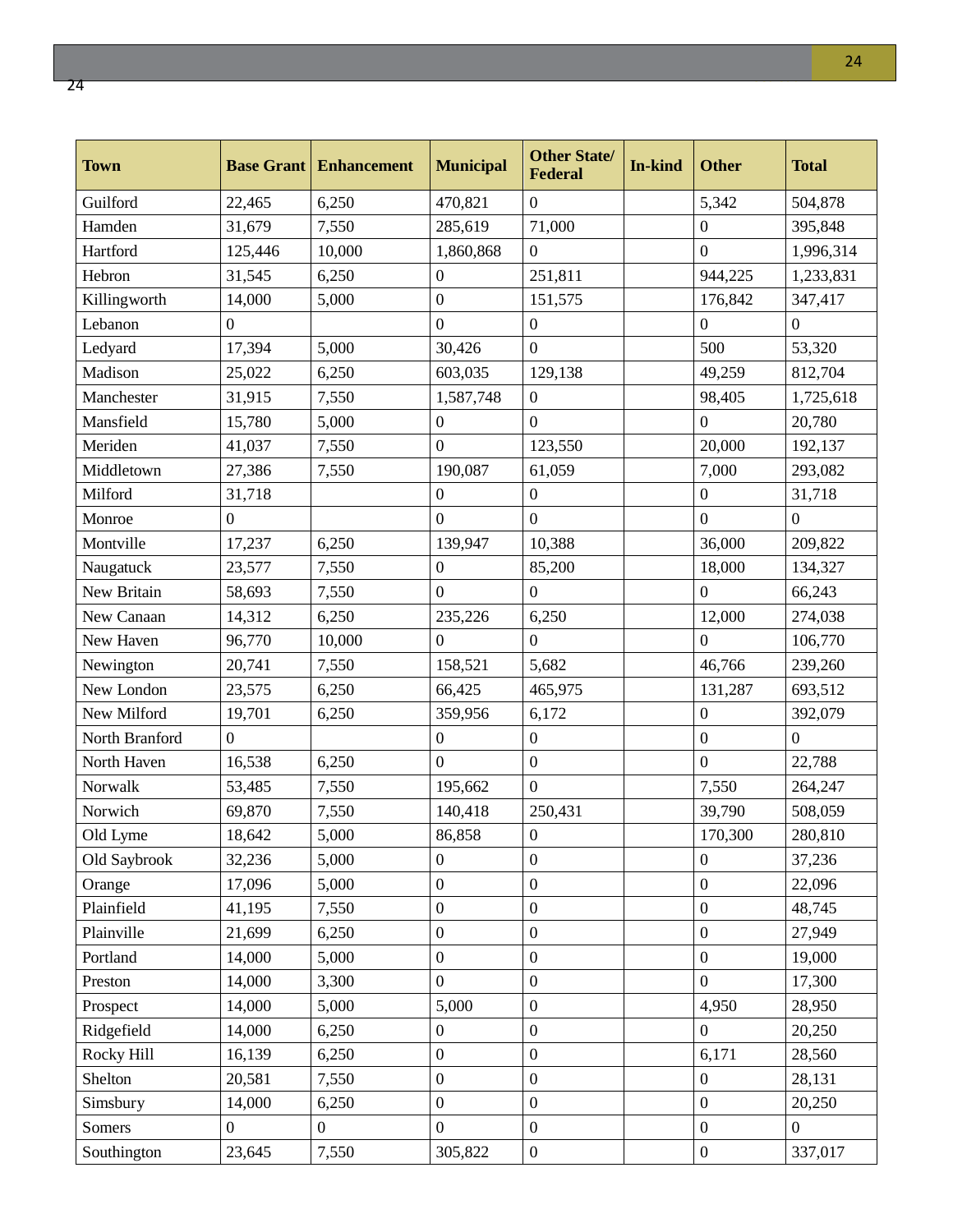| <b>Town</b>                       | <b>Base Grant</b> | <b>Enhancement</b> | <b>Municipal</b> | <b>Other</b><br>State/ | <b>In-kind</b> | <b>Other</b>     | <b>Total</b>   |
|-----------------------------------|-------------------|--------------------|------------------|------------------------|----------------|------------------|----------------|
| South Windsor                     | 20,521            | 6,250              | 240,000          | 5,000                  |                | 4,200            | 275,971        |
| Stafford                          | 19,141            | 5,000              | $\Omega$         | $\Omega$               |                | 0                | 24,141         |
| Stamford                          | 48,928            | 10,000             | 498,417          | 7,130                  |                | $\boldsymbol{0}$ | 564,475        |
| Stonington                        | 18,011            | 6,250              | $\boldsymbol{0}$ | 23,500                 |                | 7337             | 55,098         |
| Stratford                         | 33,979            | 7,550              | 501,338          | 160,520                |                | 78,332           | 781,719        |
| Suffield                          | 14,000            | 5,000              | 70,160           | 5,000                  |                | 3,893            | 98,053         |
| Thomaston                         | $\overline{0}$    | 5,000              | $\boldsymbol{0}$ | $\boldsymbol{0}$       |                | $\boldsymbol{0}$ | 5,000          |
| Torrington                        | 32,703            | 7,550              | 7830             | $\overline{0}$         |                | $\overline{0}$   | 48,083         |
| Tolland                           | 19,400            |                    | 44,190           | 18,907                 |                | 31,893           | 114,390        |
| Trumbull                          | 22,681            | 7,550              | 247,076          | $\boldsymbol{0}$       |                | 9,281            | 286,588        |
| Vernon                            | 20,897            | 6,250              | 167,786          | 1,079,623              |                | 12,200           | 1,286,756      |
| Voluntown                         | 14,000            | 3,300              | $\overline{0}$   | $\overline{0}$         |                | $\overline{0}$   | 17,300         |
| Wallingford                       | 25,378            | 7,550              | 377,061          | 54,036                 |                | 49,002           | 513,027        |
| Waterford                         | 14,000            | 6,250              | 237,826          | 34,250                 |                | 15,000           | 307,326        |
| Watertown                         | 14,000            | 3,300              | 6,250            | $\boldsymbol{0}$       |                | 9,734            | 33,284         |
| Westbrook                         | 14,000            | 3,300              | 92,000           | $\boldsymbol{0}$       |                | 70,000           | 179,300        |
| West Hartford                     | 30,009            | 7,550              | $\overline{0}$   | $\overline{0}$         |                | 37,875           | 75,434         |
| West Haven                        | 36,155            | 7,550              | 31,845           | 32,725                 |                | 3,623            | 111,898        |
| Weston                            | 14,000            | 5,000              | 32,813           | $\overline{0}$         |                | $\boldsymbol{0}$ | 51,813         |
| Westport                          | 20,239            | 6,250              | 229,100          | $\overline{0}$         |                | 7,700            | 263,289        |
| Wethersfield                      | 19,829            | 6,250              | 93,093           | $\boldsymbol{0}$       |                | $\boldsymbol{0}$ | 119,172        |
| Willington                        | 14,000            | 3,300              |                  | $\overline{0}$         |                | $\boldsymbol{0}$ | 17,300         |
| Wilton                            | 14,000            | 6,250              | 108,215          | 6,250                  |                | $\boldsymbol{0}$ | 134,715        |
| Winchester                        | 16,531            | 6,250              | 33,957           | 24,564                 |                | 77,553           | 158,855        |
| Windsor                           | 18,565            | 6,250              | 116,199          | 11,592                 |                | 0                | 152,606        |
| <b>Windsor Locks</b>              | 14,000            | 5,000              | $\boldsymbol{0}$ | $\boldsymbol{0}$       |                | 3,893            | 22,893         |
| Woodbridge                        | 14,000            | 5,000              | 78,704           | $\boldsymbol{0}$       |                | $\boldsymbol{0}$ | 97,704         |
| Waterbury Youth<br>Service System | 80,051            | 10,000             | $\boldsymbol{0}$ | $\overline{0}$         |                | $\overline{0}$   | 90,051         |
| Southbury-Middle-<br>bury CYC     | $\overline{0}$    |                    | $\boldsymbol{0}$ | $\overline{0}$         |                | $\boldsymbol{0}$ | $\overline{0}$ |
| Noroton Heights<br>Depot          | 14,312            | 6,250              | $\mathbf{0}$     | $\mathbf{0}$           |                | $\mathbf{0}$     | 20,562         |
| Windham Regional<br>Community     | 21,528            | 6,250              | $\boldsymbol{0}$ | $\boldsymbol{0}$       |                | $\boldsymbol{0}$ | 27,778         |
| Newtown Youth<br>and Family       | 19,531            | 6,250              | 244,376          | 1,380,971              |                | 50,500           | 1,701,628      |

Connecticut Youth Se Conn

Youth Service Bureaus Biennial Report July 2015–June 2017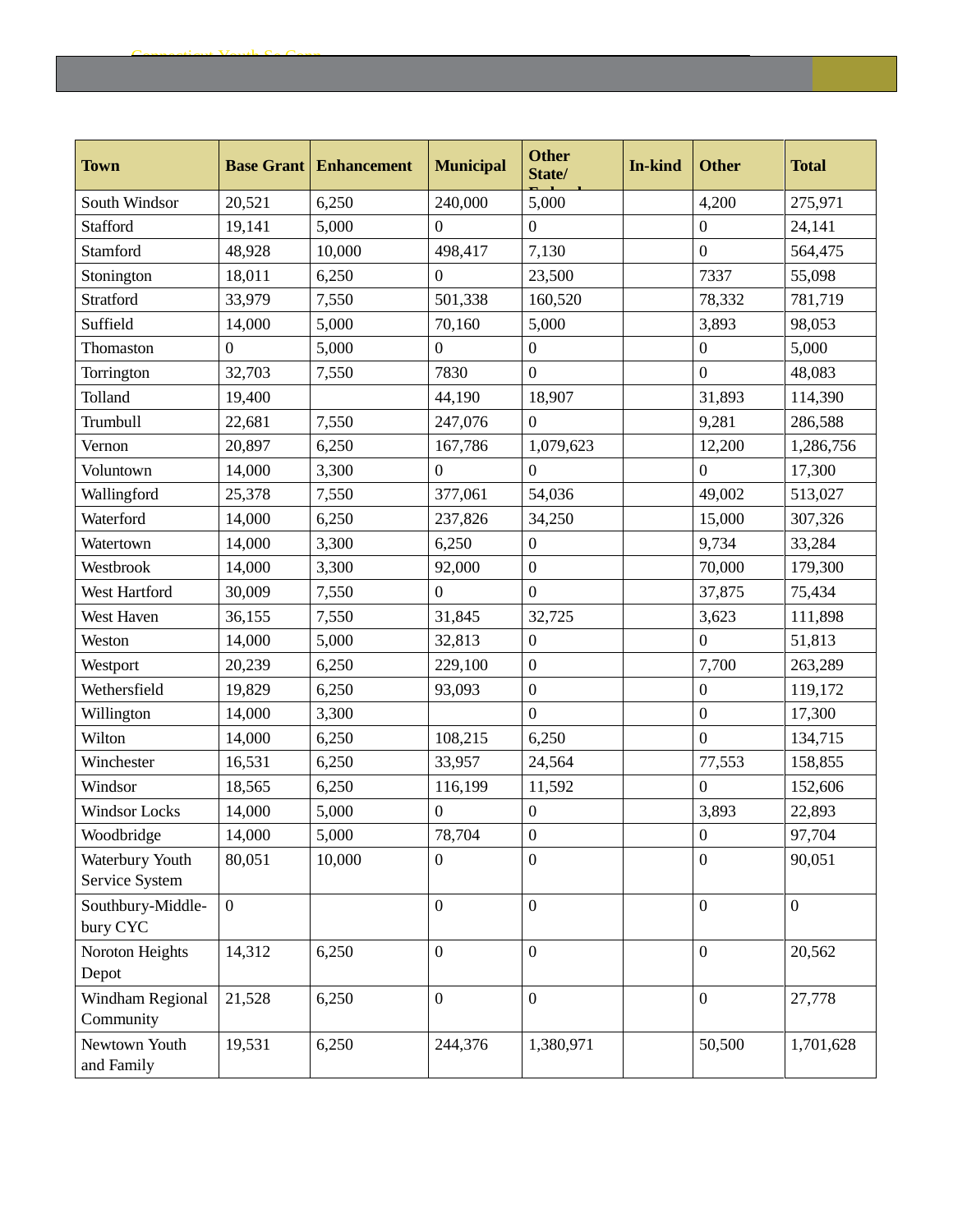## **Appendix C**

#### **Youth Service Bureaus by Region**

#### **Eastern Region Youth Service Bureaus**

Connecticut Youth Se Conn

Andover/Hebron/Marlborough Youth Services (serving Andover, Hebron, Marlborough) Ashford Youth Service Bureau Coventry Youth Services East Hartford Youth Services Ellington Youth Services Enfield Youth Services Glastonbury Youth and Family Services Manchester Youth Services Mansfield Youth Services South Windsor Youth & Family Services Stafford Family Services Tolland Human Services United Services (serving Killingly, Putnam, Thompson, Plainfield, Sterling, Pomfret, Woodstock, Canterbury, Brooklyn, Eastford) Vernon Youth Service Bureau Willington Youth Services Windham Youth Services

#### **Fairfield County Youth Service Bureaus**

Bridgeport Youth Service Bureau Fairfield Youth Services Mayor's Youth Service Bureau of Stamford New Canaan Youth Services Norwalk Department of Youth Services Stratford Community Services The Depot (serving Darien) Greenwich Youth Services Trumbull Counseling Center Weston Youth Services Westport Department of Human Services Wilton Youth Services

#### **Middlesex County Youth Service Bureaus**

Clinton Youth & Family Services Cromwell Youth Services Durham/Middlefield Youth Services (serving Durham, Middlefield) East Haddam Youth Services East Hampton Youth Services Middletown Youth Services Old Saybrook Youth & Family Services Portland Youth & Family Services Tri-Town Youth Services, Inc. (serving Essex, Deep River, Chester) Westbrook Youth & Family Services Youth & Family Services of Haddam/Killingworth (serving Haddam, Killingworth)

#### **New London Youth Service Bureaus**

Colchester Youth Services East Lyme Youth Services Griswold Youth Service Bureau Groton Youth & Family Services Ledyard Youth Services Lyme's Youth Services (serving Old Lyme, Lyme) Montville Youth Services Norwich Youth & Family Services Office of Youth Affairs (serving New London) Preston Youth Services Stonington Youth & Family Services Waterford Youth Service Bureau